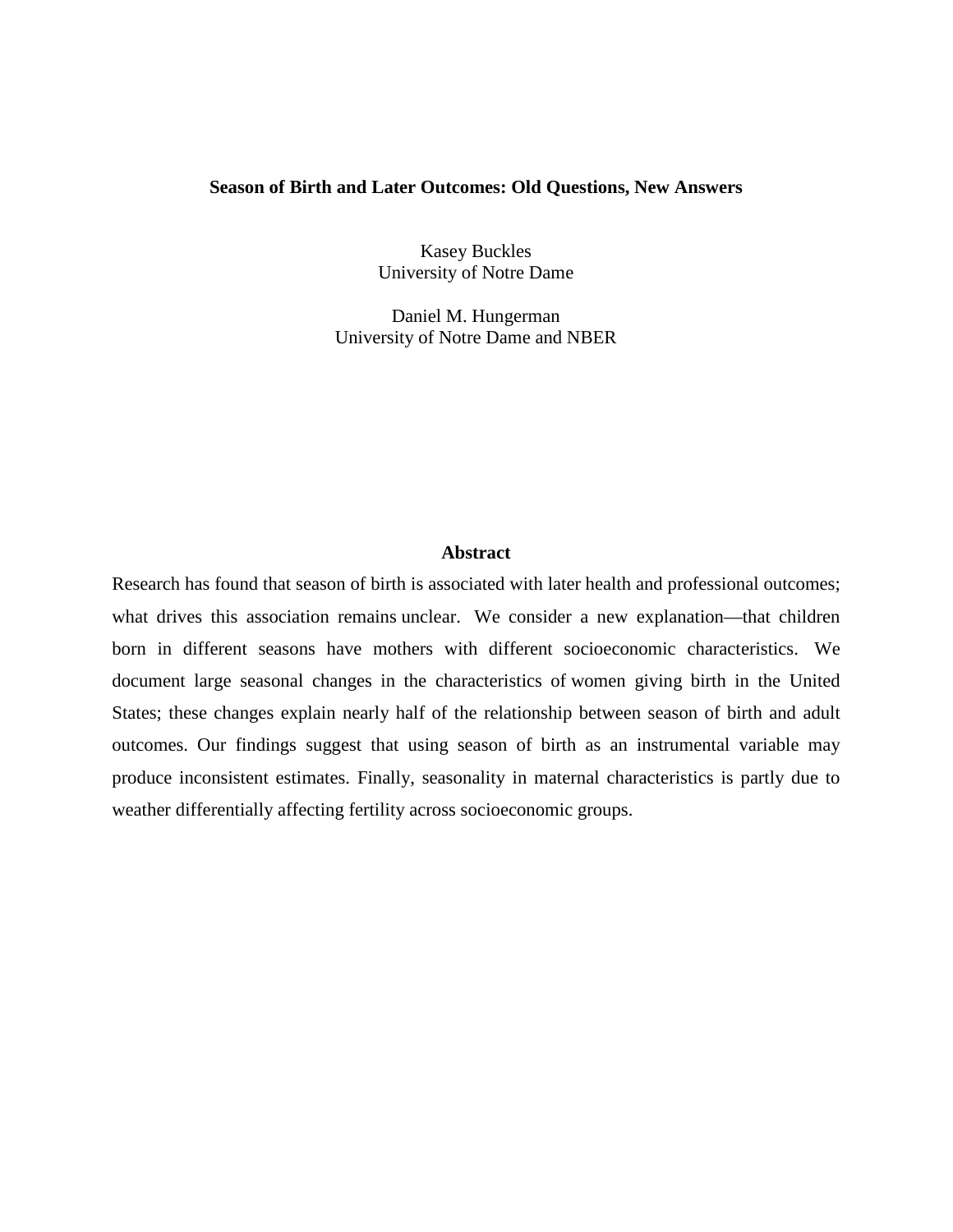Research across the social and natural sciences has consistently found that the month of a child's birth is associated with later outcomes involving health, educational attainment, earnings and mortality. Much of this work shows that on average individuals born in the winter have worse outcomes (less schooling, lower wages) than other individuals. What drives this association remains unclear. Some prior work has speculated that this association may be driven by social and natural factors (such as compulsory schooling laws, changes in temperature, or exposure to illness) that could affect children born in the winter in particular ways, but there is no consensus about the importance of these or other explanations.

Moreover, most work has explicitly dismissed the possibility that seasonality in outcomes might reflect inherent differences in personal attributes or family background. For example, Hoogerheide et al. (2007) write, "one's birthday is unlikely to be correlated with personal attributes other than age at school entry"; Kleibergen (2002) writes, "quarter of birth is randomly distributed over the population"; and in a survey on the returns to schooling literature, Card (1999) concludes that relationships between wages, education, and season of birth "are probably not caused by differences in family background." These claims are often made (or implicitly relied upon) in the large body of work using season of birth as an instrumental-variable.<sup>[1](#page-1-0)</sup>

Yet despite the widespread use of season of birth as an instrumental variable and the assertion among researchers that family background is unrelated to season of birth, we know of no rigorous investigation of the relation between season of birth and family background. In this paper we undertake such an investigation. Using data from live birth certificates and the census, we first see whether the typical woman giving birth in the winter looks different from the typical woman giving birth at other times of year. We find that women giving birth in the winter look different from other women: they are younger, less educated, and less likely to be married.

These differences are large. For example, we find that the fraction of children born to women without a high school degree is about 10 percent higher (2 percentage points) in January than in May. By way of comparison, this 2-percentage-point-effect on the fraction of mothers without a high school degree is about ten times larger than the effect of a one-percentage-pointincrease in unemployment estimated by Dehejia and Lleras-Muney (2004). We also document a

<span id="page-1-0"></span> $<sup>1</sup>$  Papers using season of birth as an instrumental variable or arguing for its suitability as such include Angrist and</sup> Krueger (1991, 1992, 1995, 2001), Neal and Johnson (1996), Staiger and Stock (1997), Levin and Plug (1999), Gelbach (2002), Chamberlain and Imbens (2004), Honoré and Hu (2004), Skirbekk, Kohler, and Prskawetz (2004), Chesher (2005); Cruz and Moreira (2005), Imbens and Rosenbaum (2005), Chernozhukov and Hansen (2006), Lefgren and McIntyre (2006), Dufour and Taamouti (2007), and Leigh and Ryan (2008).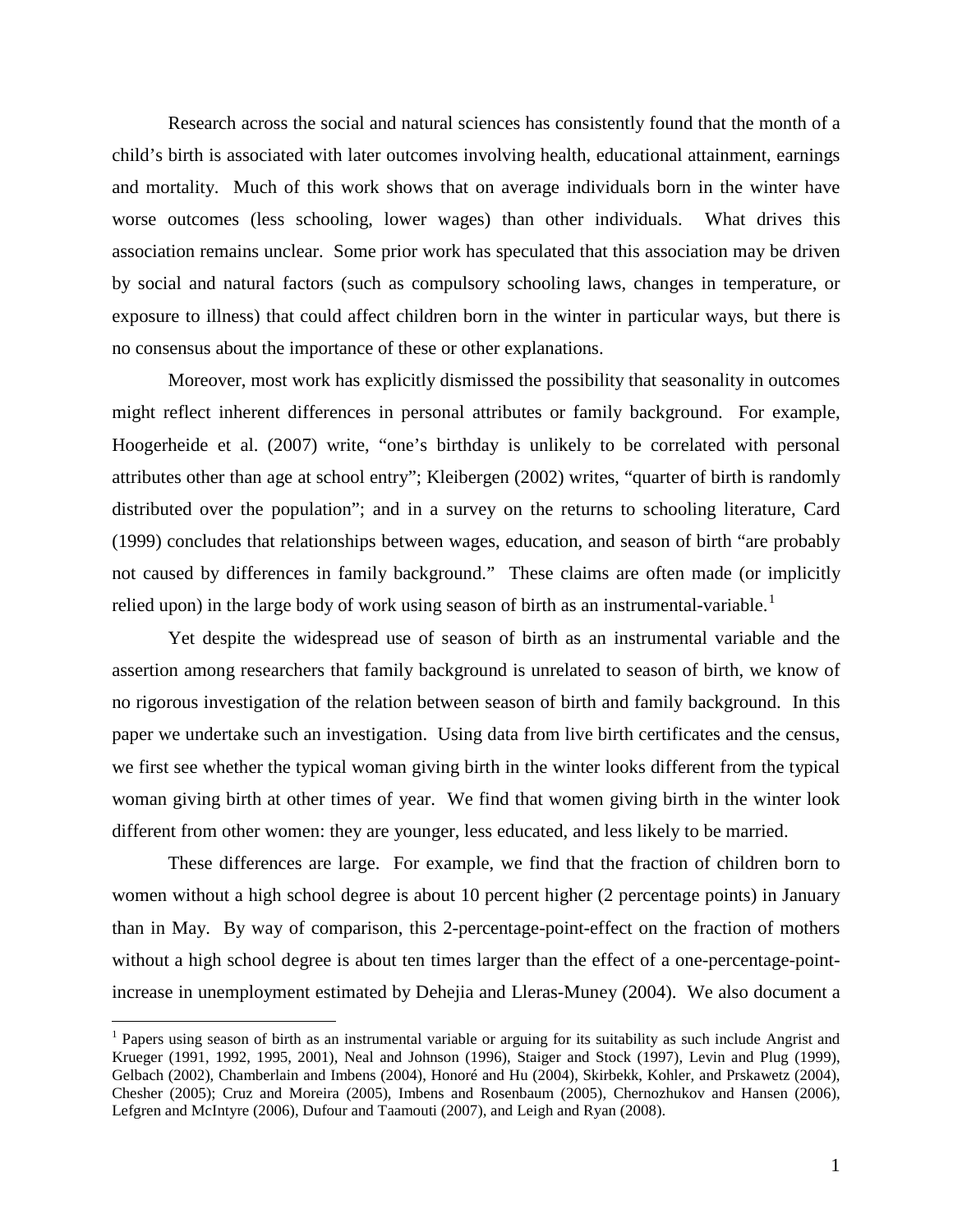10 percent decline in the fraction of children born to teenagers from January to May. This effect, which is observed every spring, is about as large as the decline in the annual fraction of children born to teenagers observed over the entire 1990s. We show similar seasonality in maternal characteristics using the 1960, 1970, and 1980 censuses.

We then see whether variation in family background characteristics can account for much of the difference in outcomes typically ascribed to season of birth. Our estimates from census data suggest that a parsimonious set of family background controls can significantly reduce differences in education and earnings between people born in different quarters of the year. Our controls generally reduce the magnitude of season of birth by 25 to 50 percent. Thus the wellknown relationship between season of birth and later outcomes is largely driven by differences in fertility patterns across socioeconomic groups, and not merely natural phenomena or schooling laws that intervene after conception.

We then discuss the implications of this result for research using season of birth as an instrumental variable (IV). The fact that family background characteristics have strong relations with both season of birth and later outcomes indicates that season of birth will likely fail the exclusion restriction in most IV settings where it has been used. A key point is that season of birth will be related to unobservable phenomena in both the first stage and the structural equation of an IV regression; this complicates the relationship between the validity of the instrument and the bias in the estimates. Adding controls for family background to an IV estimation may lessen season-of-birth's correlation with unobservables, but this could lead to the asymptotic bias of the estimator staying the same or even increasing. We add controls for family background to IV estimates in a returns-to-schooling regression and find the results show sensitivity to the inclusion of family background controls, with the estimated returns to schooling increasing by 20 to 50 percent. However, our discussion highlights the fact that the true bias in the estimates could be large even if the estimates remained unchanged with the addition of these controls.

These findings build on past work critiquing the validity of season-of-birth as an instrument, such as Bound, Jaeger and Baker (1995). However, past work on the validity of this instrument has focused primarily on the instruments being "weak," and as mentioned above many researchers continue to argue that season of birth satisfies relevant exclusion restrictions. The findings here pose a potentially fatal challenge to such arguments. More importantly, this paper does not just critique work using season-of-birth as an instrument, but explores *why*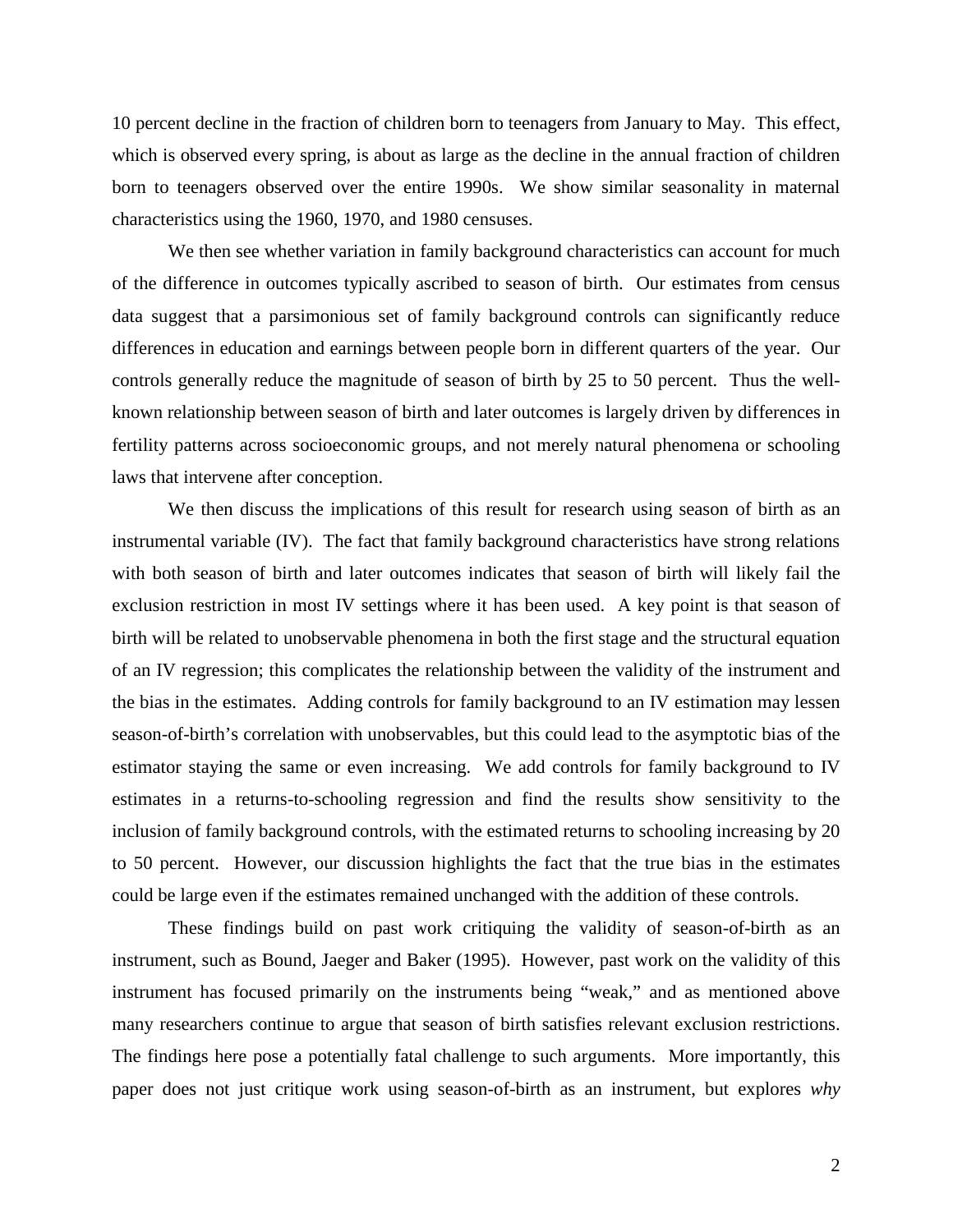outcomes vary by season of birth and in so doing documents a striking seasonal pattern in maternal characteristics that is important in its own right. Our findings also have implications for other work comparing cohorts of children born at certain times of year to those born at other times of year, such as work on school entry dates (e.g., Elder and Lubotsky, 2006; Dobkin and Ferreira, 2007), and tax-induced timing of births (Dickert-Conlin and Chandra, 1999). We discuss this more in the conclusions.

Given that the relationship between season of birth and later outcomes seems in part driven by fertility patterns among different groups of women, it is natural to ask what causes these different fertility patterns. We explore one possibility, which is that the fertility-decreasing effects of hot summer temperatures disproportionately affect low socio-economic populations. To test this, we document fertility patterns for married and unmarried women, and add controls for weather at conception. We find that including weather controls attenuates the dip in births to unmarried women in the spring (nine months after the peak of summer heat), but does not affect fertility patterns for married women. This suggests that differences in exposure to extreme temperatures can account for some of the relationship between season of birth and family background.

The remainder of the paper is organized as follows. Section I provides some background on season of birth and later outcomes. Section II examines season of birth and mothers' characteristics using birth certificate and census data. Section III looks at how family background controls can explain season of birth's relation to later outcomes. Section IV examines using season of birth as an instrumental variable, and Section V explores causes for seasonality in maternal characteristics. Section VI concludes.

# **I. Season of Birth and Later Outcomes**

Economists have long recognized that the month of a child's birth is associated with later outcomes such as test performance, wages, and educational attainment.<sup>[2](#page-3-0)</sup> These studies overwhelmingly show that children born in the winter months (or in the first quarter of the year) have relatively low educational attainment, wages, and (using metrics such as Armed Forces

<span id="page-3-0"></span> <sup>2</sup> Examples include Angrist and Krueger (1991 and 1992) ; Bound, Jaeger and Baker (1995); Staiger and Stock (1997); Bound and Jaeger (2000); Donald and Newey (2001); Plug (2001); Kleibergen (2002); Chamberlain and Imbens (2004); Honoré and Hu (2004); Cruz and Moreira (2005); Cascio and Lewis (2006); Chernozhukov and Hansen (2006); Chesher (2007); Dufour and Taamouti (2007); Hoogerheide, Kleibergen, and van Dijk (2007).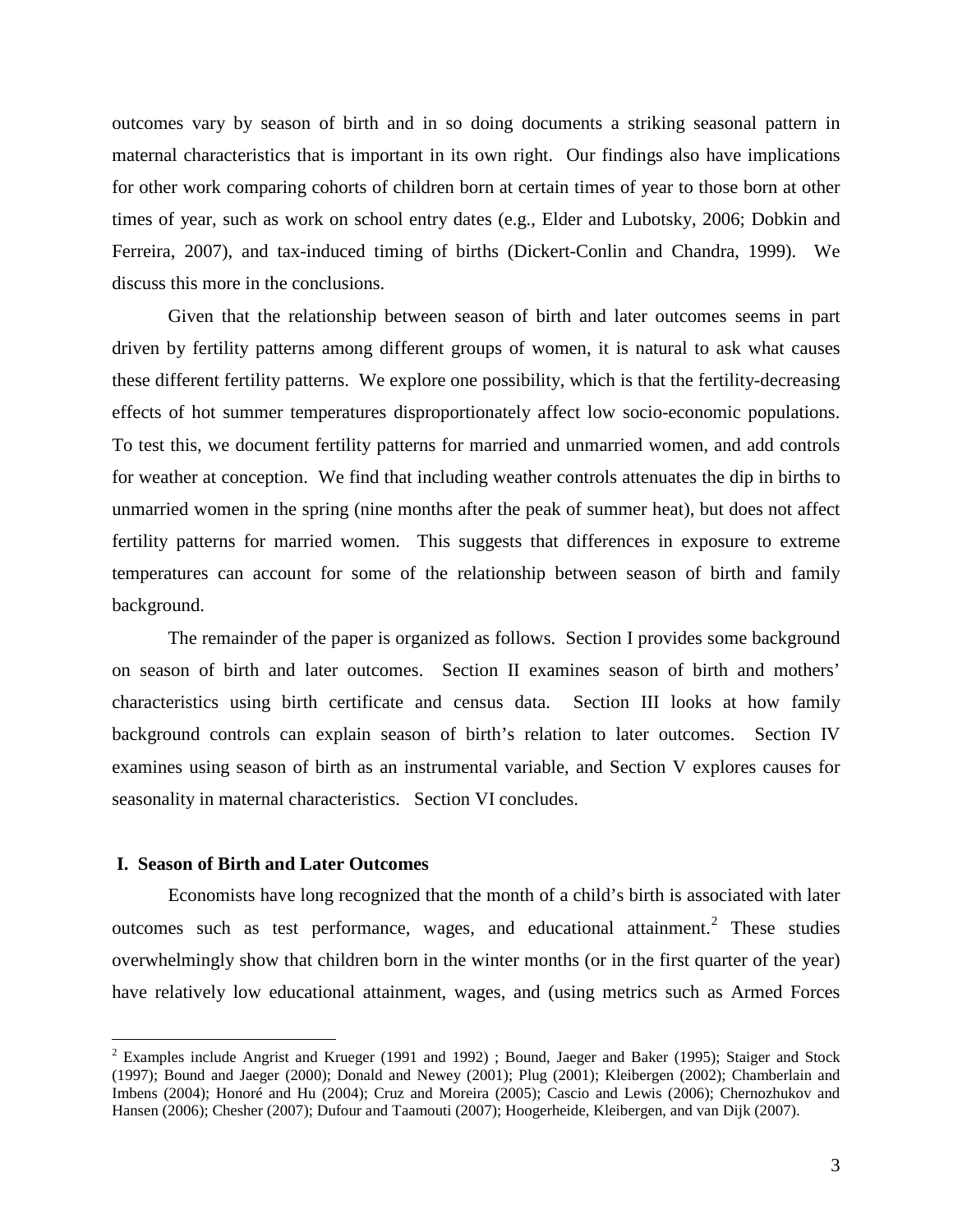Qualification Test scores) intellectual ability.

Similarly, a large body of research outside of economics has proven that season of birth is associated with health outcomes such as developing schizophrenia (Watson et al., 1984; Torrey et al., 1997; Davies et al., 2003; and Tochigi et al., 2004), autism (Gillberg, 1990), dyslexia (Livingston et al., 1993), severity of menopausal symptoms (Cagnacci et al., 2006), extreme shyness (Gortmaker et al., 1997), risk for suicide (Rock et al., 2006) and life expectancy among the elderly (Costa and Lahey, 2005; and Doblhammer et al., 2005). Research has even suggested an association between season of birth and self-reported "luckiness" (Chotai and Wiseman, 2005) and season of birth and the likelihood of being left-handed (Martin and Jones, 1999). Many (but not all) of these studies find that children born in winter months have worse outcomes than other children.<sup>[3](#page-4-0)</sup>

It remains unclear why these seasonal relationships exist. Most prior explanations involve social and natural phenomena that intervene after conception or birth to create differences in outcomes. This type of explanation was notably considered by Angrist and Krueger (1991), who posit that compulsory schooling laws intervene to create different outcomes for children. Since children born in the winter are likely to be older when they begin school, they will have attained less schooling on average than other children when they reach an age where they can legally drop out. Angrist and Krueger argue that season of birth can therefore be used as an instrumental variable to study the long-term impacts of compulsory schooling on wages.

Researchers have cast doubts on Angrist and Krueger's assumption that these laws are the *only* reason schooling and wages change with season of birth. The best-known critique is by Bound, Jaeger and Baker (1995) (see also Bound and Jaeger, 2000), who question whether quarter-of-birth dummies are valid instruments. However, Bound, Jaeger and Baker admit that "we know of no indisputable evidence on the direct effect of quarter of birth on education or earnings." In this paper, we provide strong evidence regarding the relationship between quarter of birth and family background and we show that between-quarter correlations of the type they

<span id="page-4-0"></span><sup>&</sup>lt;sup>3</sup> Some of these studies are international in focus. While a relationship between season of birth and later outcomes has been documented in other countries, they sometimes differ from those found in the U.S.; it is unclear what explains these differences (Rosenberg, 1966). For example, in Australia (an interesting case because its natural seasons are opposite of those in the U.S.), shyness (Gortmaker et al., 1997) and life expectancy (Doblhammer and Vaupel, 2001) exhibit the opposite pattern from the U.S. while results for education are the same (Leigh and Ryan, 2008). As in most prior work, our focus is on the U.S. case.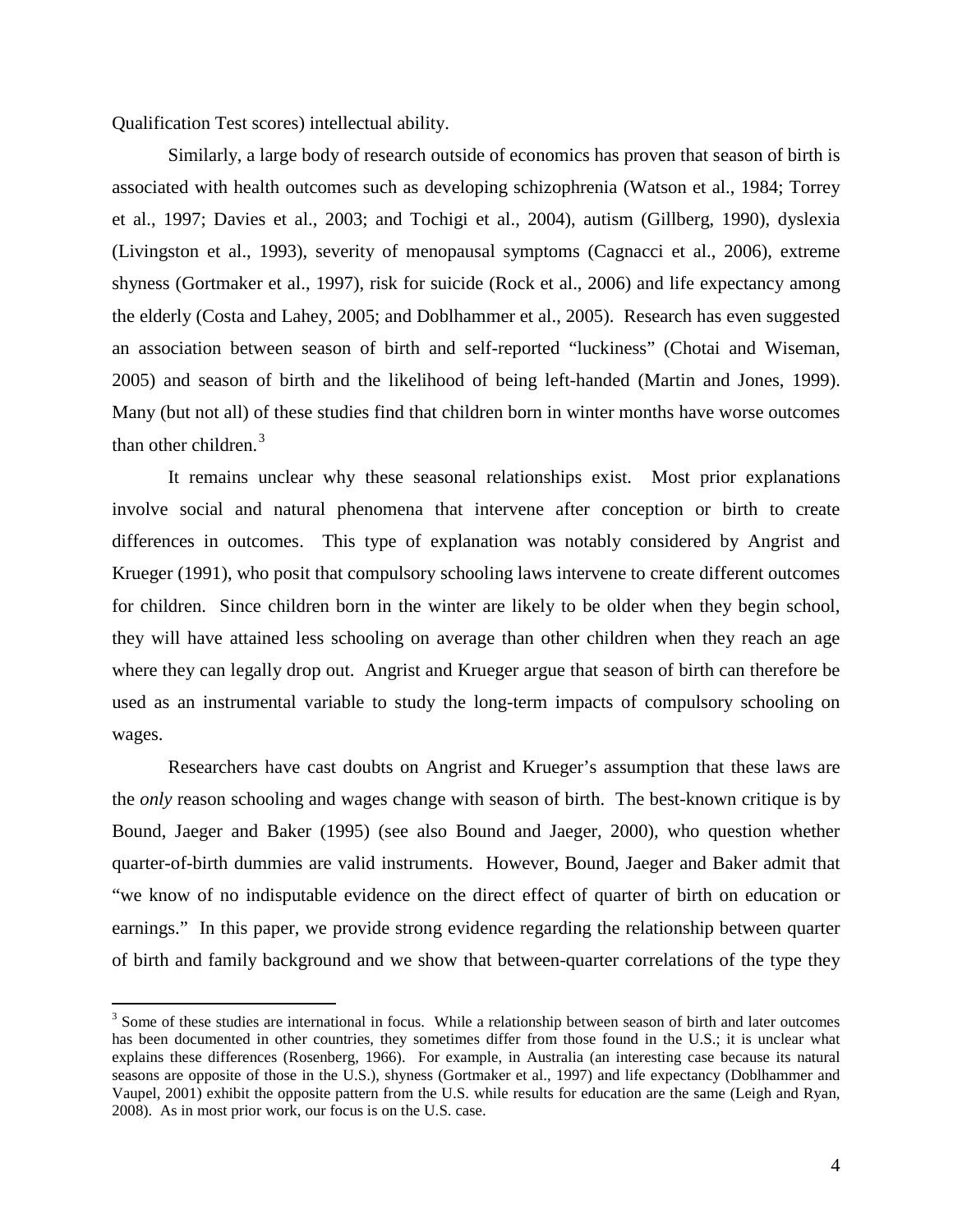briefly investigate mask much larger within quarter correlations. Furthermore, the great majority of work building on their paper has focused on the concern they raise over weak instruments; our evidence suggesting that the instrument is invalid is of even greater consequence.

Most importantly, our paper goes beyond past critiques of season-of-birth by rigorously considering *why* quarter of birth is related to later outcomes. A relatively small amount of work has considered this topic. In addition to the compulsory schooling explanation, researchers have pointed out that phenomena such as in-utero exposure to weather (Gortmaker et al., 1997) or illness (Sham et al., 1992; Suvisaari et al., 1999; Almond, 2006) may help to explain why winter births have worse outcomes. The "fetal origins hypothesis" (Barker, 2001) contends that nutrient deprivation at various stages of fetal development may be linked to adult diseases; if nutritional intake is seasonal, this could explain seasonal variation in health outcomes. Additionally, children born in the winter are likely to start school at an older age than other students, and this relative age difference may affect (for instance) their likelihood of being diagnosed with debilitating mental or physical conditions (Williams et al., 1970; Tarnowski et al., 1990; Plug, 2001).

None of these explanations seriously consider the possibility that children born in the winter are different from other children at conception, because they are conceived by different types of women. To be clear, it is possible that this hypothesis would be a complement, rather than a substitute, to existing explanations of season of birth's impact on outcomes. We think that intervening phenomena such as schooling laws and exposure to influenza might help explain season of birth's association with later outcomes.

But evidence of this alternative explanation—for instance, evidence showing that children born in the winter are much more likely to be born to teenage mothers or unmarried mothers—would be important for at least two reasons. First, such evidence would help explain the widely-noted but poorly-understood relationship between outcomes and season of birth. Second, such evidence would present a serious challenge to the large amount of research assuming that season of birth is randomly distributed across the population. We know of no research using recent U.S. data and no research at all in economics which rigorously investigates the hypothesis that children conceived at different times of year are different. $4\;$  $4\;$  In the next

<span id="page-5-0"></span> <sup>4</sup> There is a small and inconclusive body of research outside of economics which uses small-scale and/or international data to consider whether seasonality of conception differs for certain women. Warren and Tyler (1979)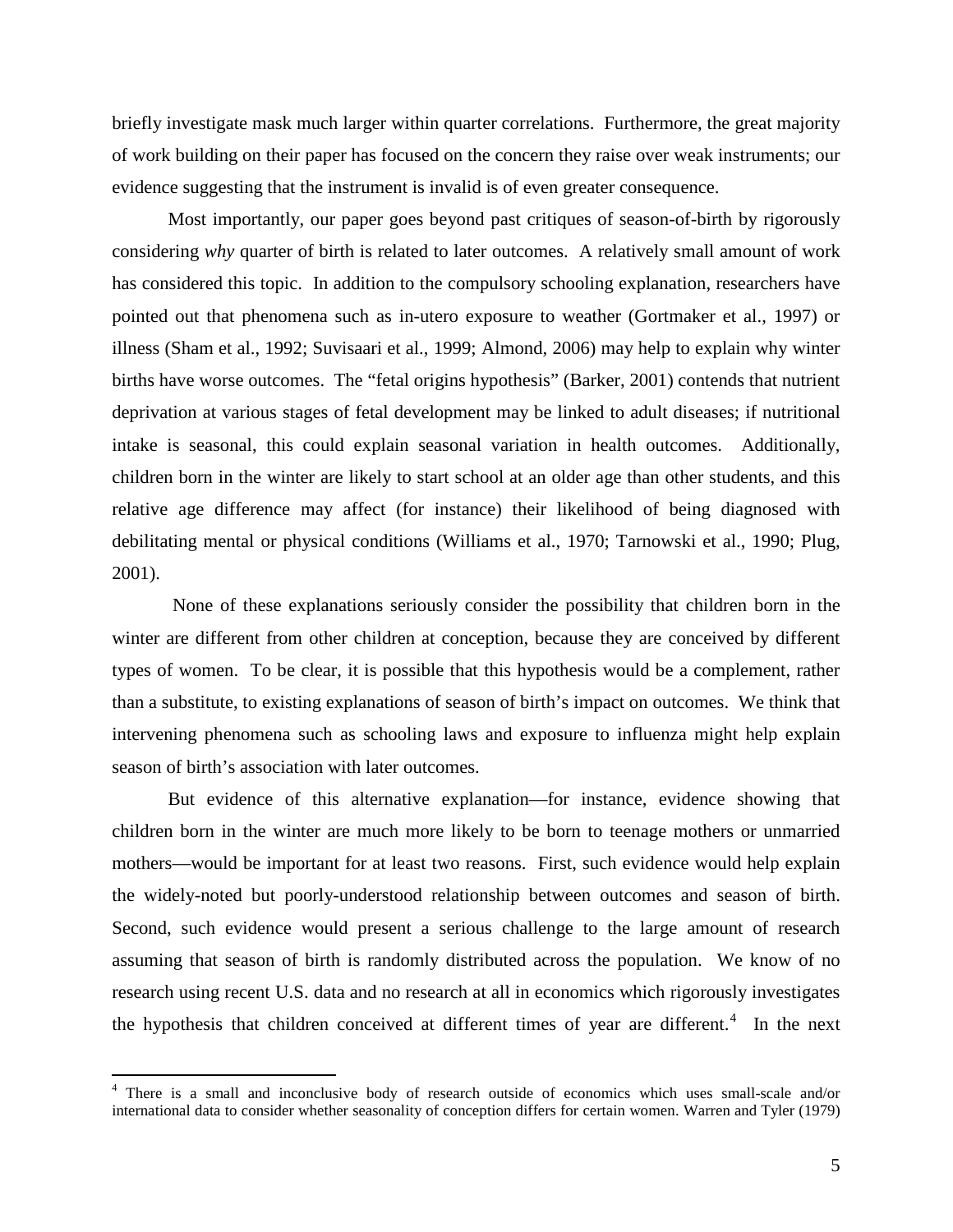section we provide such an investigation.

#### **II. Season of Birth and Mother's Characteristics**

#### A. *Natality Detail Files*

 $\overline{a}$ 

In this section we document clear within-year patterns in the characteristics of women giving birth that are persistent throughout the second half of the twentieth century. We first use the Center for Disease Control's Natality Detail Files from 1989 to 2001, which contain data from all live birth certificates in the United States in each year. Below, we perform a similar analysis using decennial Census data for 1960, 1970, and 1980, representing births between 1944 and 1980.

In addition to the infant's month of birth, the Natality Detail Files provide information on a number of maternal characteristics, including marital status, age, race, and education. As of 1985, all states report 100% of their birth certificate data, representing over 99% of all births in the United States. We choose 1989 as a starting year because the standard birth certificate was substantially revised in this year. Marital status is first reported directly in 1989, though six states still impute marital status in this year. Only Michigan and New York still impute marital status in 2000, where a woman is considered to be unmarried if paternity acknowledgement was received or the father's name is missing. In 1989, 8.9% of birth certificates do not report mother's education; this number decreases to 1.4% by 2000.

Figure 1 depicts trends in the characteristics of mothers from month to month, for 1989 to 2001. There are approximately 52 million total births used in each picture. Panel A shows the percent of women giving birth each month during this period who are teenagers. Panel B shows the percent of mothers giving birth who are married, Panel C shows the percent of women giving birth who are white, and Panel D shows mothers' average years of education. All the panels depict a clear seasonal pattern that is highly persistent across years. Children born in the winter are more likely to be born to a teenage mother, less likely to be born to a married mother, more

find that women living in certain census tracts in Fulton County, Georgia, have less seasonality in conception than other women. Pasamanick et al. (1960) look at births in Baltimore in the early 1950s and find that highsocioeconomic-status (SES) women have less seasonality in conception. Lam, Miron, and Riley (1994) find that white women in Georgia from 1968 to 1988 have less seasonality in births than nonwhite women. Kesterbaum (1987) uses census data to find that for births between 1977 and 1979 there is more seasonality for low SES women. In contrast, James (1971) examines births in Great Britain and Bobak and Gjonca (2001) look at seasonal conception in the Czech Republic and in both cases they find greater seasonality among higher-SES women. Mitchell et al. (1985) find that seasonal conception patterns varied by profession in nineteenth century Tasmania.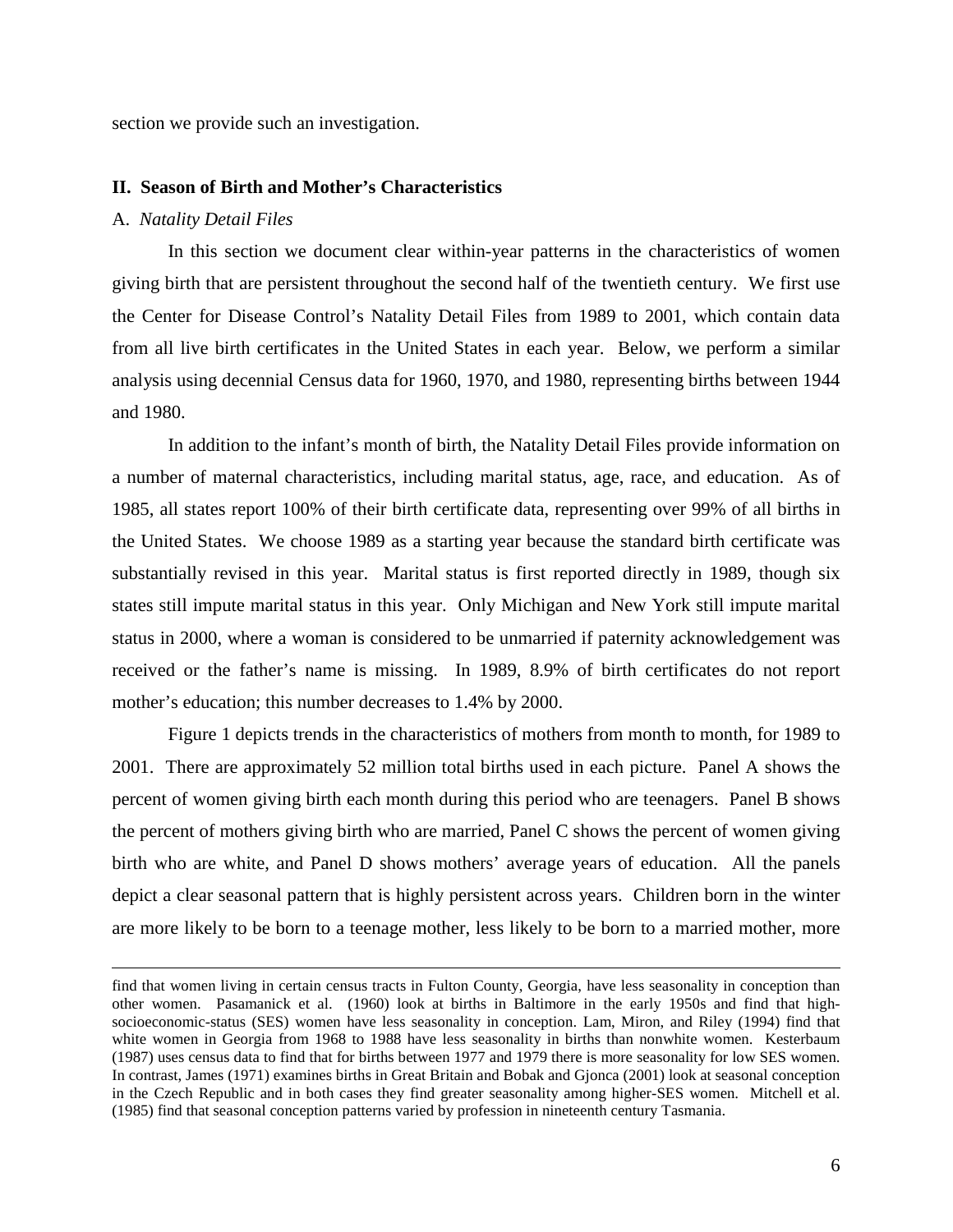likely to be born to a mother who is not white, and more likely to be born to a mother with less education. [5](#page-7-0)

These seasonal trends are strikingly large. For instance, Panel A shows that the percent of women who are teenagers decreases by about one percentage point between May and January, about a 10 percent effect. By comparison, this is roughly equal to the decline in the *annual* percent of births to teenagers that occurred during the 1990s, which was driven by much-noted declines in the teen birth rate (Ventura, Curtin, and Mathews, 2000; Arias et al. 2003). The increase in percent unmarried between May and January seen in Panel B is about two percentage points on average, which is roughly the same size as the increase in nonmarital childbearing from a one standard deviation increase in monthly welfare benefits in Rosenzweig (1999). In Panel C, we see that the percent of mothers who are white is about two percentage points higher in May than in January; this effect is about 25 times larger than the increase in births to white mothers associated with a one percentage-point increase in the unemployment rate (Dehejia and Lleras-Muney, 2004). Panel D shows an increase in mother's education of 0.15 years every spring; by way of comparison, Oreopoulos, Page, and Stevens (2006) estimate that increasing a state's compulsory schooling law from 8 to 9 years will typically cause a single parent's schooling to rise by between 0.075 and 0.235 years.

Figure 2 shows a similar pattern in the percent of mothers who have finished the twelfth grade. Here, we plot the data separately by race, to show that these patterns exist within racial groups. While the percent of nonwhite mothers with a high school degree is increasing over this period, both whites and nonwhites giving birth in May are more likely to have graduated high school relative to those giving birth in January. For each group we observe that the magnitude of this difference is about 2 percentage points. By way of comparison, this is almost ten times larger than the effect of a one-percentage-point-increase in unemployment estimated by Dehejia and Lleras-Muney (2004).

One might wonder whether this result on high-school degree attainment is mechanically related to the result for teen births in Panel A of Figure 1 since many teenage mothers are not old enough to have completed high school. Interestingly, Panel B of Figure 2 shows that the pattern

<span id="page-7-0"></span><sup>&</sup>lt;sup>5</sup> A few colleagues have questioned whether standard errors are needed in the figure since the birth certificate data represent virtually the entire population of births in the United States from 1989 to 2001. While the conceptual need for confidence intervals in the figure may be debatable, from a practical standpoint the confidence intervals are so small as to be indistinguishable from the trends depicted; consequently they are omitted.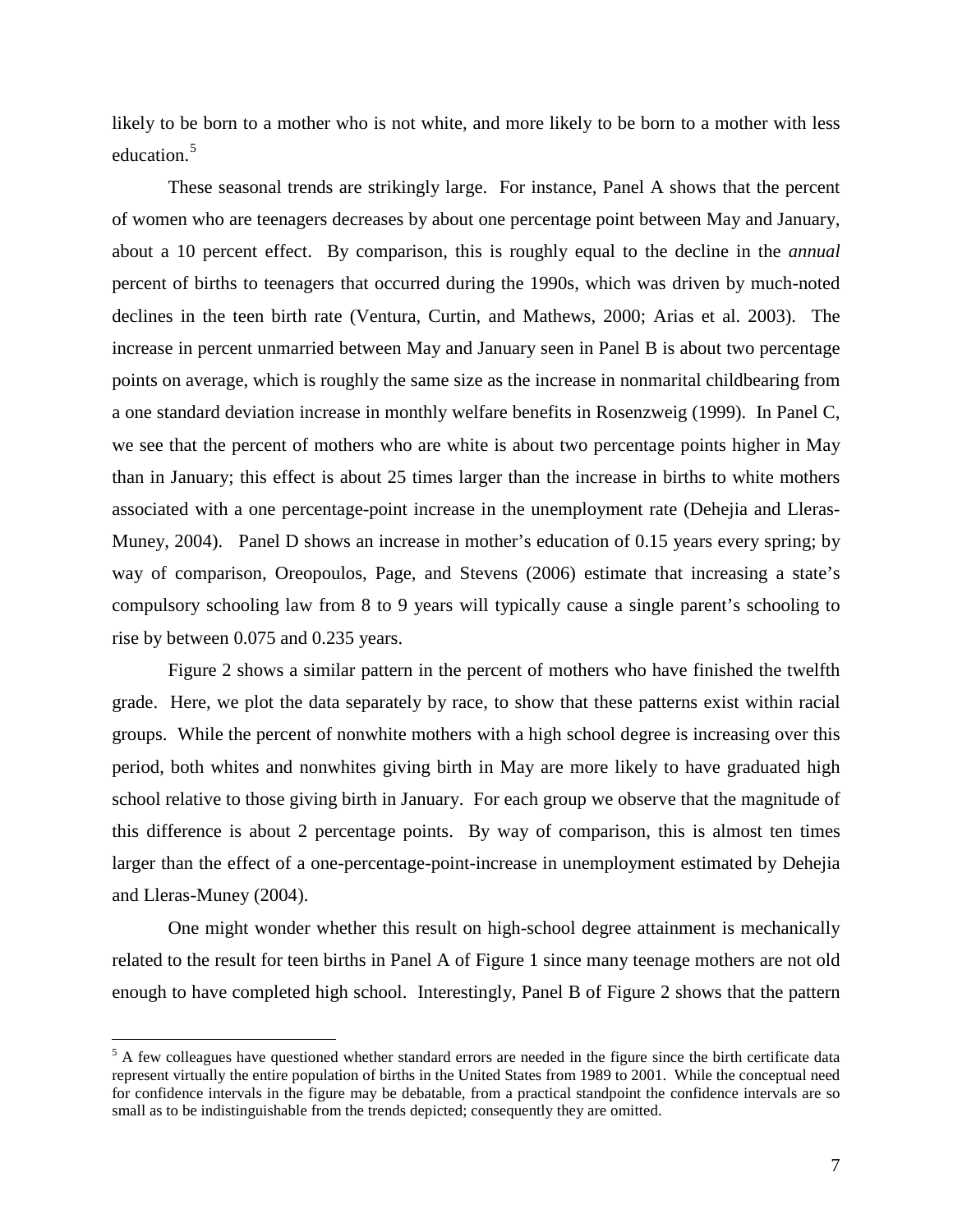on percent of mothers without a high school degree is preserved even if one restricts the observations to women giving birth at age 19 or above. While fewer women in this group do not have a high school degree, the effect is very similar even when births to women of high school age are omitted.

To assess the magnitudes of the seasonal trends we collapse the data into county-of-birth/month-of-birth/year-of-birth cells.<sup>[6](#page-8-0)</sup> Using cell  $c$  as the unit of observation we estimate

$$
Outcome_c = \alpha + \beta * month + \theta_y + \varepsilon_c \tag{1}
$$

where *Outcome<sub>c</sub>* is the fraction of children in the cell born to (a) married mothers (b) white mothers (c) mothers with a high-school degree or (d) teenage mothers. The term "month" in equation (1) represents a set of 11 dummy variables for month of birth (with January omitted). The term  $\theta$ , represents a third-order polynomial for birth-month trends, which is included to capture broad trends in the dependent variable occurring over this time. The term  $\varepsilon$  is noise. Regressions are weighted by cell size and robust standard errors clustered by county are reported in brackets.

The estimates can be seen in the regression results in Table 1. Not surprisingly, the set of month dummies is highly significant in all regressions. For each of the four outcomes, January is the month with the lowest SES mothers, and the peak is in May.

Are these results driven by differences in regional birth patterns throughout the year? Table 2 addresses this question by adding county fixed effects to equation (1). The results are somewhat smaller, especially for the spring months. But from the summer on, the coefficients are close to before and still clearly significant. The patterns here are thus not primarily driven by regional differences in births during the year but instead are mostly driven by within-county changes during the year.<sup>[7](#page-8-1)</sup>

The Natality Detail Files include information on measures of health outcomes such as birth weight and Apgar score. It will be useful to examine these measures as they are strongly related both to family background (cf. Forssas et al., 1999; Thorngren-Jerneck and Herbst, 2001) and to later outcomes linked to season of birth (Behrman and Rosenzweig 2004; Black,

<span id="page-8-1"></span>

<span id="page-8-0"></span> $\frac{6}{7}$  The data are collapsed for computational tractability. Estimation at the individual level produces identical results.<br>The NIH dataset does not identify some smaller counties, although some of these smaller count identifiable in 1993. To facilitate comparisons with Table 1, we include these smaller counties in the results in Table 2 and create a state-specific "unidentified county" dummy for these observations. However, the results are extremely similar if observations without county data are excluded.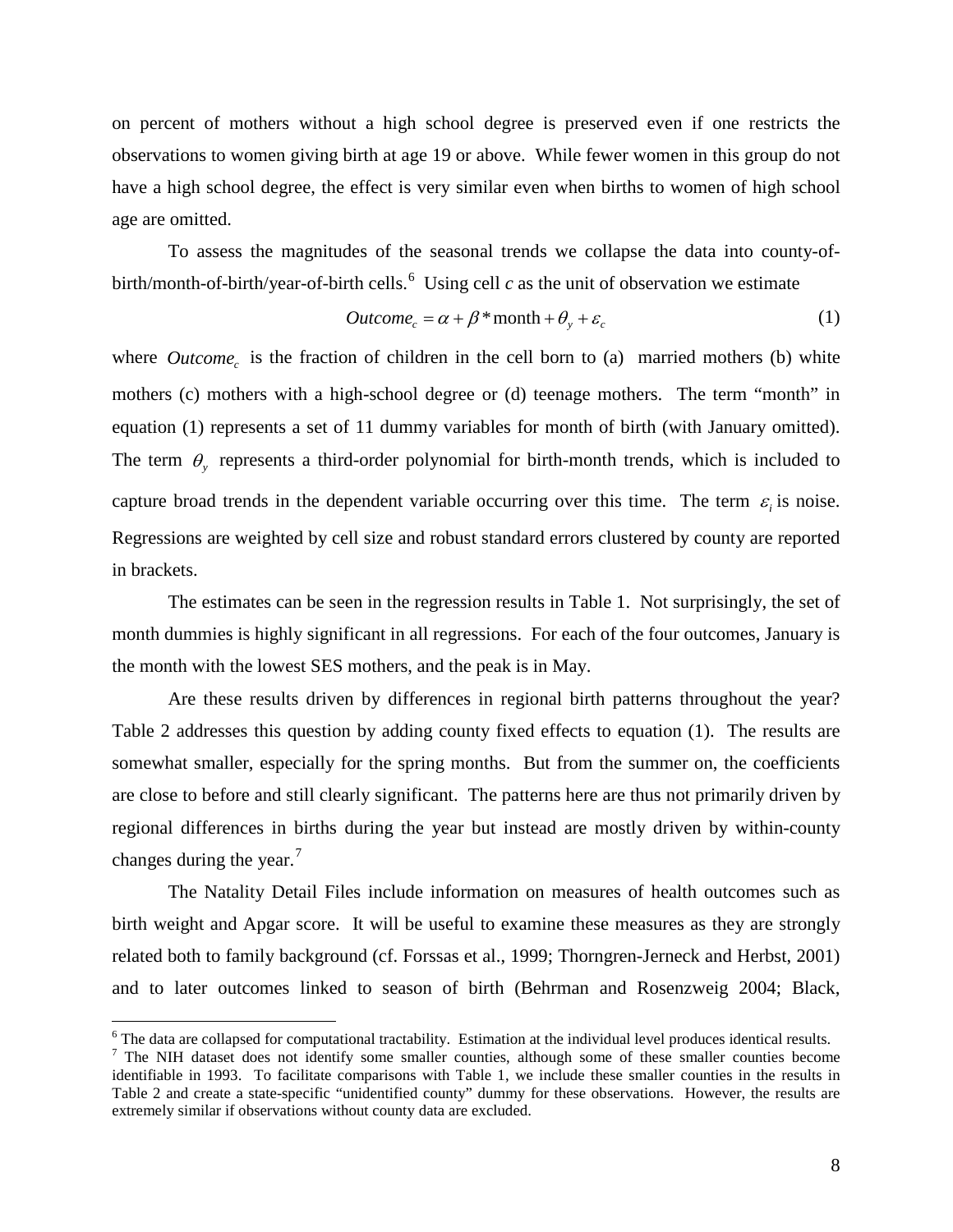Devereux, and Salvanes 2005; Case, Paxson, and Fertig 2005; Currie, 2008).

Table 3 presents month dummy variables from regressions on birth weight, fraction lowbirth-weight births, and a 5 minute Apgar score. In all regressions the omitted month is January and all regressions include a third-order polynomial trend for birth month. The last three columns include county fixed effects.<sup>[8](#page-9-0)</sup> The results show that children born in January have lower average birth weights than other children; the highest average birth weights are in the spring. Infants born in April weigh 23.3 grams more on average than those born in January; this effect is threefourths the size of the effect of AFDC participation on poor whites estimated by Currie and Cole (1993) and is larger than their estimated effect of AFDC participation for blacks. The results on Apgar score also show seasonality with spring and summer births having larger scores on average than births early in the year; although the magnitudes of these effects are small.<sup>[9](#page-9-1)</sup> Thus, the data show seasonal variation in child health outcomes in addition to variation in maternal characteristics.

# B. *Decennial Census*

We now turn to the decennial census to see if season of birth relates to family characteristics in earlier years and in a different data set. The census data have limitations, including the fact that they represent only a sample of all births and that the most recent usable censuses do not contain month-of-birth information but instead report quarter-of-birth information. However, analyzing census data will allow us to verify how persistent the relationship between season-of-birth and family background is over time. The analysis is also pertinent since census data will be used in the following section.

We use IPUMS data from 1960 (1% sample), 1970 (the 1% Form 1 and 1% Form 2 state, metro, and neighborhood samples) and 1980 (5% sample).<sup>[10](#page-9-2)</sup> In each census year, the unit of observation is the child and our sample consists of children ages 16 and under living with their biological mothers. As before, all regressions include third-order polynomials for birth-quarter trends. For each outcome, the regressions for each census year are run separately.

Table 4 reports results from regressing quarter-of-birth dummies (and time trends) on a

<span id="page-9-0"></span><sup>&</sup>lt;sup>8</sup> Observations without a FIPS code are treated as in Table 2, and excluding the small number observations without a county FIPS code yields very similar results.

<span id="page-9-1"></span> $9$  The Apgar score ranges from zero to 10, with higher scores corresponding to healthier newborn children.

<span id="page-9-2"></span><sup>&</sup>lt;sup>10</sup> Age in months is available in 1940 and 1950 only for individuals under age 1 at the time of the census, and for individuals under age 5 at the time of the census in 1930 and 1920. Quarter- or month-of-birth information is not available from IPUMS for the 1990 and 2000 censuses.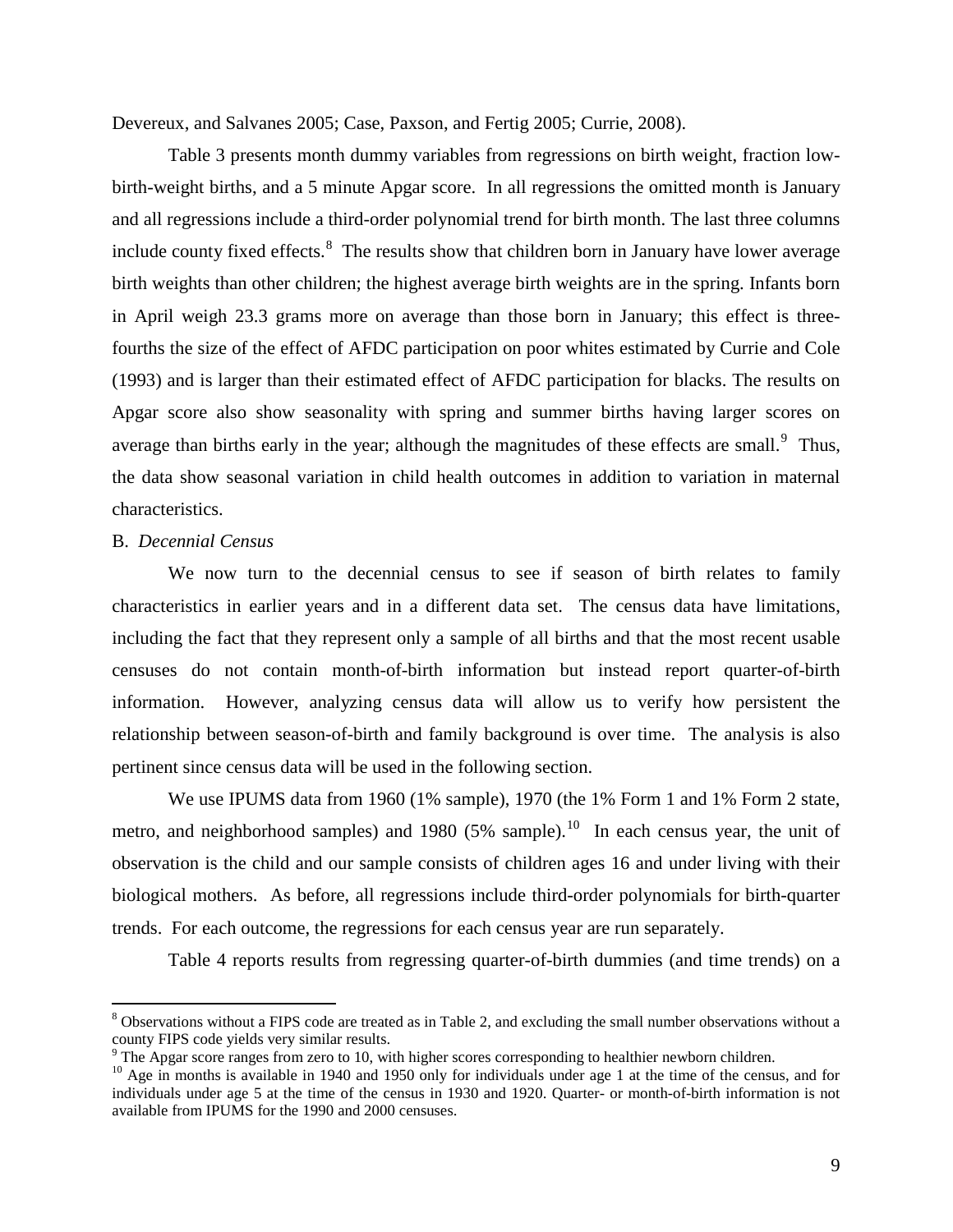number of outcomes; the omitted quarter is the first quarter of the year. Panel A reports the results from a linear probability regression on the likelihood that a child's mother has a highschool degree; all of the coefficients in all of the regressions are positive, indicating children born in the second through fourth quarters of the year are more likely to have a mother with a high school degree. For the 1960 regression, a Wald test that the season of birth coefficients are jointly zero is marginally significant, with a *p* value of 0.12. For the other two regressions in Panel A—and all the other regressions in the table—a test that the birth-quarter coefficients are jointly zero can be rejected at the one percent level. The coefficients are also reasonably large in magnitude; with the second-quarter coefficient representing a little less than 2 percent of the (steadily rising) mean. The results are generally similar across census years; although seasonality (especially for the third and fourth quarters) is more precisely estimated in later years. These results are also very similar to those found in the Natality Detail Files for 1989- 2001; that the census results are smaller in magnitude reflects the fact that using quarters rather than months masks monthly within-quarter variation.

Panel B considers the fraction of children whose mothers were married at the time of the census. The coefficients here are very comparable to those in Panel A; showing that children born in the first quarter are more likely to be born to unmarried parents, and that this result grows somewhat stronger over time. Panel C shows that the fraction of children who are white is lower among children born in the first quarter of the year, and in this case the results are consistent for all quarters and for all census years. For both Panels B and C the estimated effects are about one percent of the mean or less in magnitude; although again these results underestimate the magnitude of seasonality's relation to family background since the Vital Statistics results show significant variation within birth quarters. For all the regressions in Panels B and C a Wald test can reject that the quarter-of-birth coefficients are jointly zero at the one-percent level.

Panel D reports regressions from each census on the likelihood that a child lives in an impoverished household; an outcome that is not directly observable in the Vital Statistics data. For each census it is clear that children born in the first quarter of the year are more likely to live below the poverty line than other children. The effects here are reasonably large, suggesting for each census year a relative increase from the first to the second quarter of the year that is about 4 percent of the mean. As with the prior estimates, the difference between the first and second quarters is the largest, and again a Wald test rejects for each census year that the quarter-of-birth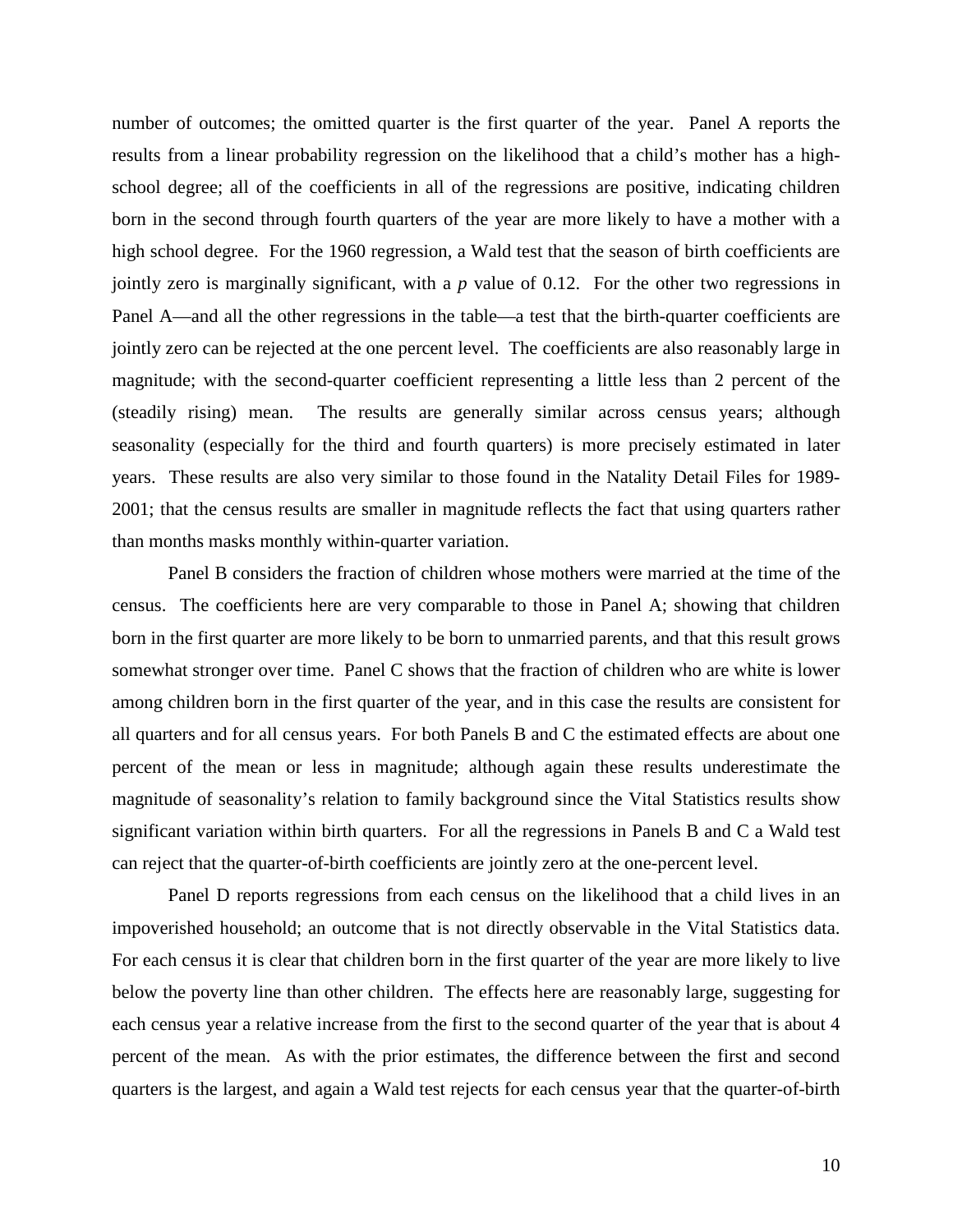coefficients are jointly zero.

Taken with the Vital Statistics results, Table 4 shows that the relationship between season of birth and family background has persisted for at least the second half of the twentieth century, and the results for the second and third quarter appear in some cases to be stronger in later years. In the next sections we consider how this relationship might account for season-of-birth's impact on later outcomes, and the implications of our finding for past work using quarter of birth as an instrumental variable.

#### **III. Implications for Later Outcomes**

The striking patterns of seasonal birth characteristics are important in their own right, but they also may have implications for past work on seasonality of birth and later outcomes. In this section we consider to what extent the relationship between season of birth and later outcomes is accounted for by variation in maternal and family background characteristics of children born throughout the year.

As in most prior studies, we use the decennial census for this investigation. In addition to quarter of birth information, the census has information on completed schooling and earnings. However, for our study we also need to observe measures of individuals' family backgrounds. Such information is readily available for individuals living at home with their parents when the census is completed, but most such individuals are children for whom the outcomes of interest (wage and completed schooling information) are not available. For most adults in the census information on family background is limited.

To confront this problem, we combine information on cells of individuals across multiple census years, where cells are defined by state of birth, year of birth, and quarter of birth. Using the 1960 census (the earliest census usable for this investigation since quarter-of-birth information is not readily available for the 1920-1950 censuses), we gather information on the typical conditions for individuals ages 16 and under living with their biological mothers.<sup>[11](#page-11-0)</sup> We then match this information to information on the outcomes realized as of the 1980 census (the latest available year), when individuals are ages 20 to 36. This combination of cells across

<span id="page-11-0"></span> $11$  Over 95% of all children in the 1960 census ages 16 and under live with their biological mother. Migration from the household is significantly more evident for individuals ages 17 and over.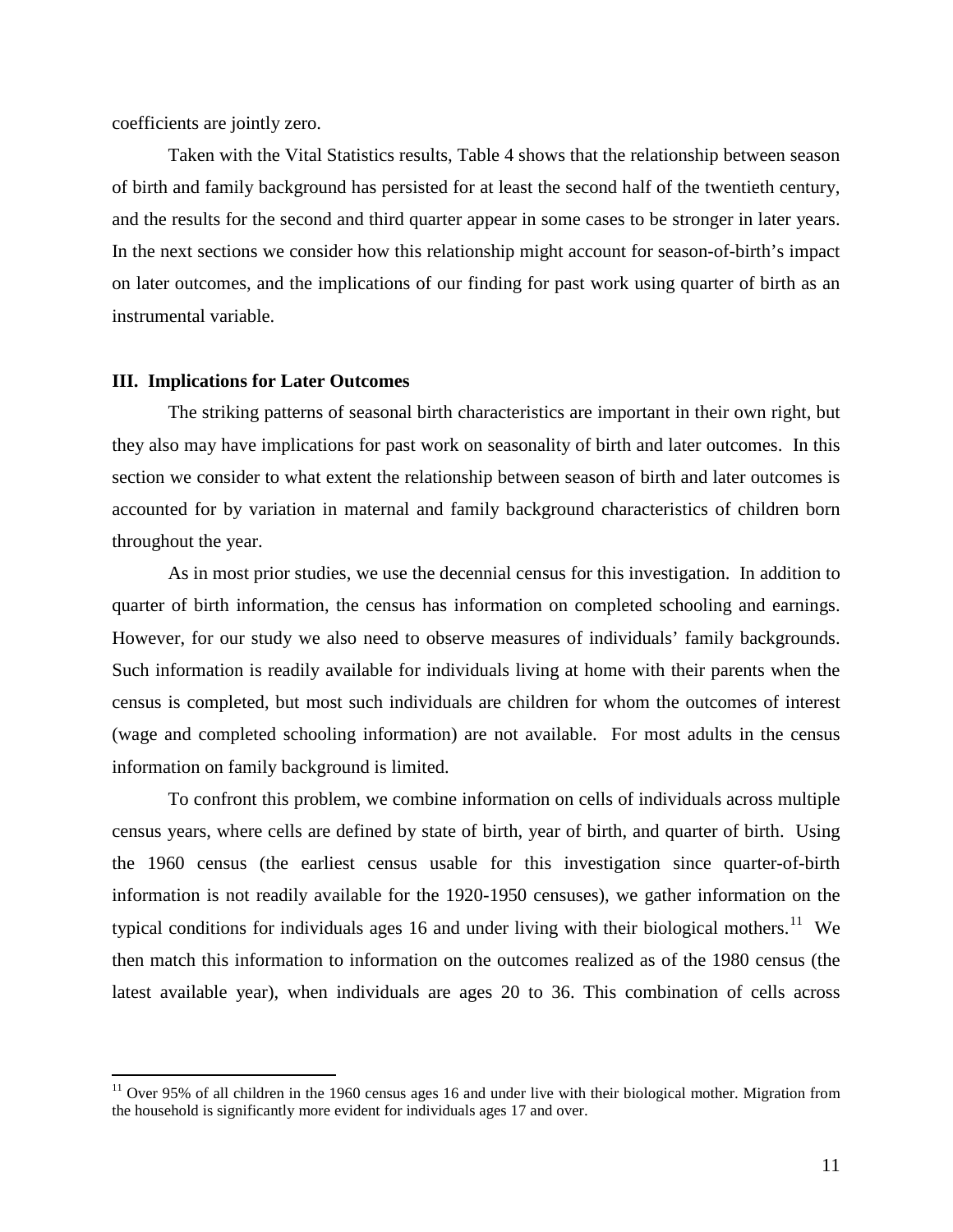census years is similar in spirit to Angrist and Krueger  $(1992)$ .<sup>[12](#page-12-0)</sup> Following prior work, we restrict our attention to males.

Using census data from 1960 (1% IPUMS sample) and 1980 (5% IPUMS sample), we estimate

$$
Outcome_c = \alpha_1 + \beta_1 Q + \gamma_1 \phi_s + \theta_1 Y + \lambda_1 age + \rho_1 age^2 + \varepsilon_1
$$
 (2)

and

$$
Outcome_c = \alpha_2 + \beta_2 Q + \delta X_c + \gamma_2 \phi_s + \theta_2 Y + \lambda_2 age + \rho_2 age^2 + \varepsilon_2
$$
\n(3)

where the dependent variable *Outcome<sub>c</sub>* is either (a) the average years of school obtained by individuals in cell *c* (b) the percent of individuals in *c* without a high-school degree (c) the log of average wages  $^{13}$  $^{13}$  $^{13}$  for cell *c* or (d) average wages (in levels) for cell *c*.<sup>[14](#page-12-2)</sup> The term Q represents a set of quarter-of-birth dummies (with one quarter omitted),  $\phi_s$  is a set of state-of-birth dummies, Y is a set of year dummies, and *age* and *age* <sup>2</sup> are linear and quadratic controls for age (measured in birth quarters). The numerical subscripts index the coefficients and error terms in the two equations.

The difference between (2) and (3) is that the latter includes the matrix  $X_c$  which contains controls for family background characteristics. These family-background controls include cell averages for mother's education, mother's age at birth, and family income as a percent of the poverty line, and the fraction of mothers in each cell who are teenagers, who are working, who are married, the fraction white, and the fraction of mothers without a high-school degree. Maternal controls are measures for *c* as of 1960 and family income is for 1959.

For both equations (2) and (3), the coefficients for the quarter-of-birth dummies report the difference in the likelihood of a given outcome occurring for a child born in each quarter relative to the omitted quarter. We can test whether background characteristics drive these seasonal relationships by comparing the quarter-of-birth coefficients in (2) and (3). There are

<span id="page-12-0"></span><sup>&</sup>lt;sup>12</sup> One might wonder how best to interpret results from younger individuals for whom wage information may not perfectly predict lifetime income. The cohorts used here are as old as possible while still allowing us to measure family characteristics in 1960. The results shown below are similar if the sample is restricted to cohorts born in 1955 or earlier and thus observed in 1980 when schooling has largely been completed. For our youngest cohort those born in 1960—87 percent of individuals on average report positive earnings in 1980, suggesting that our sample sizes are sufficiently large for including all available cohorts.

<span id="page-12-1"></span> $13$  Using the average of logged wages, instead of the log of average wages, produces similar results to those shown below.

<span id="page-12-2"></span><sup>&</sup>lt;sup>14</sup> Wages are constructed as total individual pre-tax wage and salary income in the past year over weeks worked in the past year. As wages are measured in only one year, there is no need to adjust for inflation.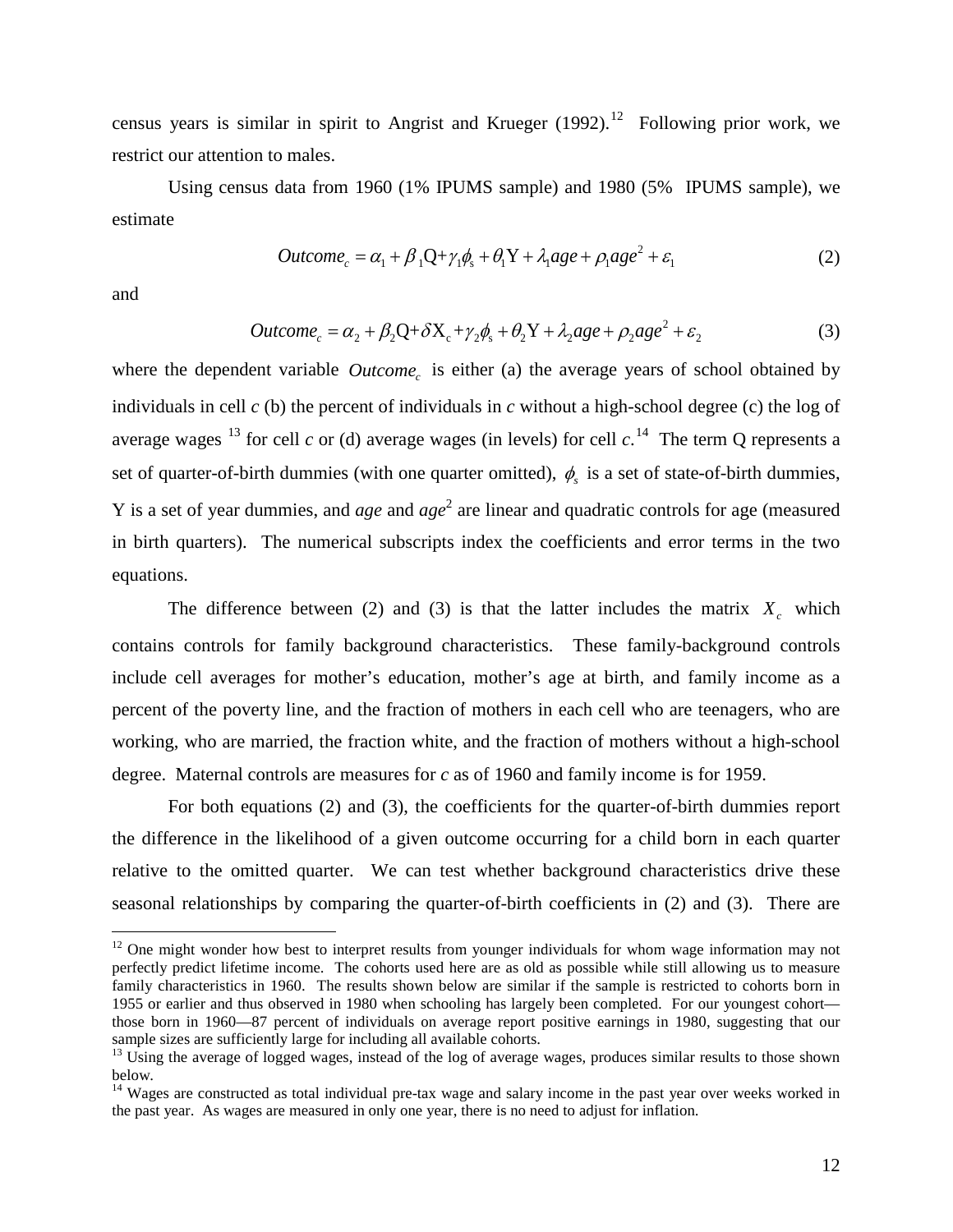two conditions under which adding controls for family characteristics would not change the estimates of the quarter-of-birth coefficients  $\beta$ : if family characteristics are orthogonal to quarter of birth, or if they have no direct impact on the outcomes (that is, the  $\delta$  coefficients in equation (3) are zero). If neither condition is satisfied, excluding maternal characteristics will lead to inconsistent estimates of  $\beta_1$  in equation (2). Alternatively, if one of these conditions is met, then equation (2) is correctly specified and estimates of (2) will not only be consistent but will also be efficient, since they would exclude the superfluous variables added into equation (3). A Hausman test can thus be performed to test the null hypothesis that  $\beta_1 = \beta_2$ .

A drawback of the traditional Hausman test is that it imposes that the covariance between the coefficients in the two models is zero. A more general version of the Hausman-style test can be conducted by "stacking" the census data on top of itself and estimating both equations (2) and (3) simultaneously using Seemingly Unrelated Regression estimation. This allows for a more robust estimation of a variance-covariance matrix between coefficients in the two models; based on this variance-covariance matrix, it is straightforward to test whether the quarter-of-birth coefficients from the two models are the same.

Results from estimating (2) and (3) are shown in Table 5. The regressions are for cohorts of males ages 16 and under as of the 1960 census. Regressions are weighted by cell size.<sup>15</sup> The first pair of columns estimate (2) and (3) where the outcome of interest is years of completed schooling. The first column shows that, as expected, children born in the second through fourth quarters of the year obtain more school on average than other children; these results are similar in magnitude to those shown in Angrist and Krueger  $(1991)$ .<sup>[16](#page-13-1)</sup> However, column 2 shows that these effects are made significantly smaller by adding controls for family characteristics; the decline in the estimates ranges from 23 percent to nearly 50 percent. A Wald test strongly rejects that the coefficients are the same in each column. $17$ 

The next two columns look at the fraction of men in a cell who have not completed high school. The first set of results is again similar in magnitude to estimates from past work and

<span id="page-13-0"></span><sup>&</sup>lt;sup>15</sup> Cell size is taken from the 1980 census. The correlation between cell sizes in the two census years is over 0.99 and using either year to weight the data gives (not surprisingly) similar estimates. The education regressions weight by total individuals in a cell; the wages/earnings regressions weight by total individuals reporting positive earnings in a cell. The regressions on wages have 3,463 cells totaling 1,295,279 individuals; the regressions on education have 3,463 cells totaling 1,459,473 individuals.

<span id="page-13-1"></span> $16$  See the second line of Table I in their paper for the most comparable regression (although note they exclude the fourth-quarter dummy).

<span id="page-13-2"></span> $17$  The family background coefficients are not reported here for brevity but generally accord with intuition.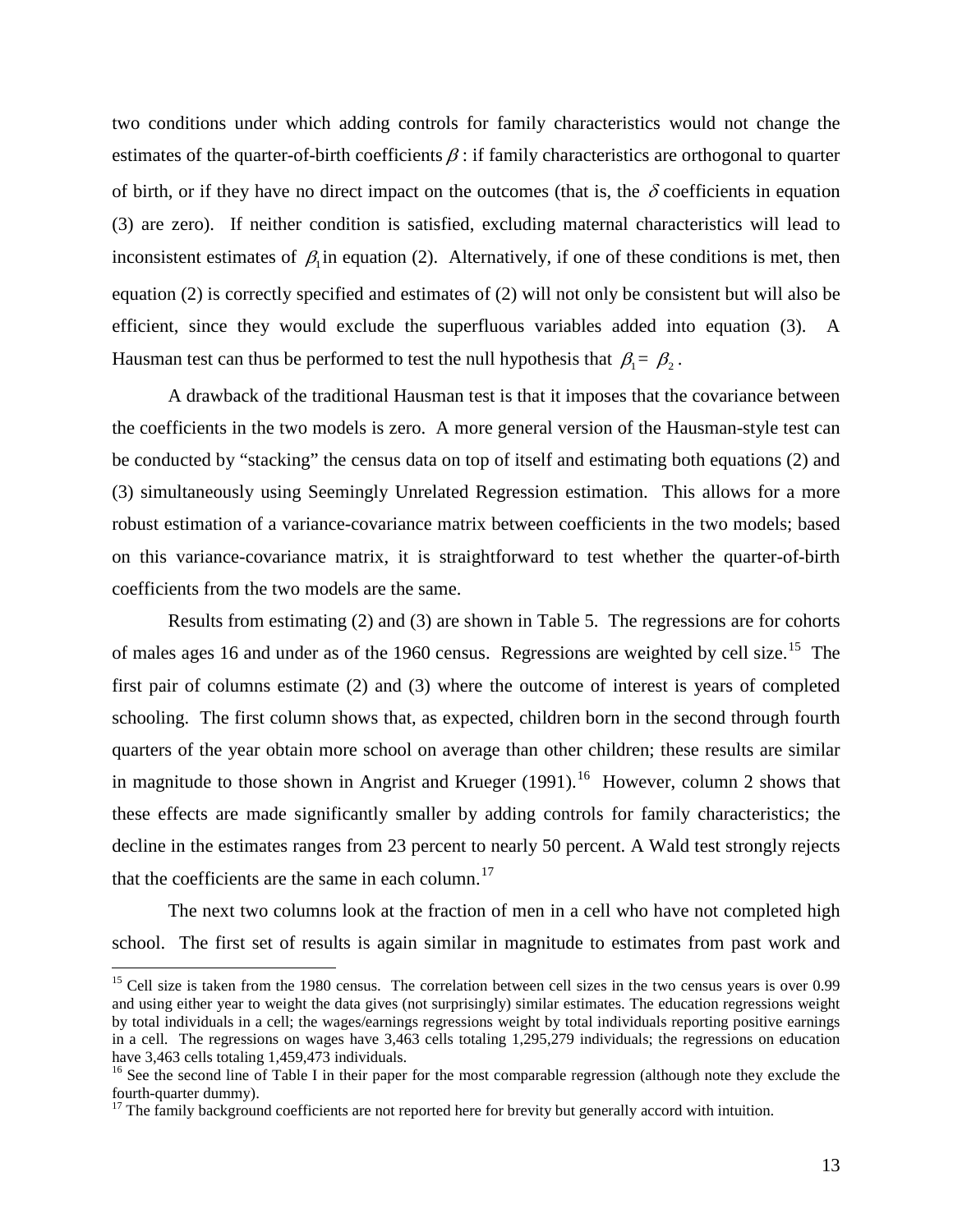suggests that those born in the first quarter of the year are more likely to drop out. Controlling for family background again significantly reduces these estimates for all three quarter-of-birth dummies, the changes are economically and statistically significant. The last two pairs of columns look at logged wages and wages in levels. The logged wage regressions are comparable to the estimates in Angrist and Krueger (1991), finding about a 1-percent difference in wages for those born in the first quarter to others. Again, adding family background controls significantly weakens the magnitude of this effect. The results are even more dramatic when looking at wages in levels, where for two quarter-of-birth coefficients the result is essentially eliminated by controlling for family characteristics. (The average weekly wage in the sample is about \$300, so the implied proportional effect for the average individual in the last two columns is comparable to the proportional effects found using the log of wages in columns 4 and 5.) In all cases the null hypothesis that  $\beta_1 = \beta_2$  can be rejected at the one-percent level.

It is interesting to note that, while the magnitude of the effect is much smaller, season of birth is sometimes still predictive even after family background controls are included. The persistence of seasonality may be partly driven by our use of cohort-level data and the parsimonious set of family-background characteristics available from the census. This persistence may also be driven by the various other explanatory phenomena put forward by past work, including compulsory schooling laws. But clearly variation in family background plays a crucial role in explaining differences in outcomes for those born at different times of year.

# **IV. Implications for Quarter of Birth as an Instrumental Variable**

Season of birth is often used to instrument for schooling in a returns-to-education setting; this depends upon season of birth satisfying an exclusion restriction so that the only relation between season of birth and wages comes through education. The fact that family background characteristics have strong relations with both season of birth and later outcomes (including earnings) indicates that season of birth will likely fail this exclusion restriction. However, the effect of this failure on the IV estimates is hard to predict. To illustrate this, consider an estimation of the following equations:

$$
x = Z\Pi + \nu \tag{4}
$$

$$
y = x\beta + \varepsilon \tag{5}
$$

where (for simplicity) Z is a dummy that equals unity for winter births and zero otherwise; y, x,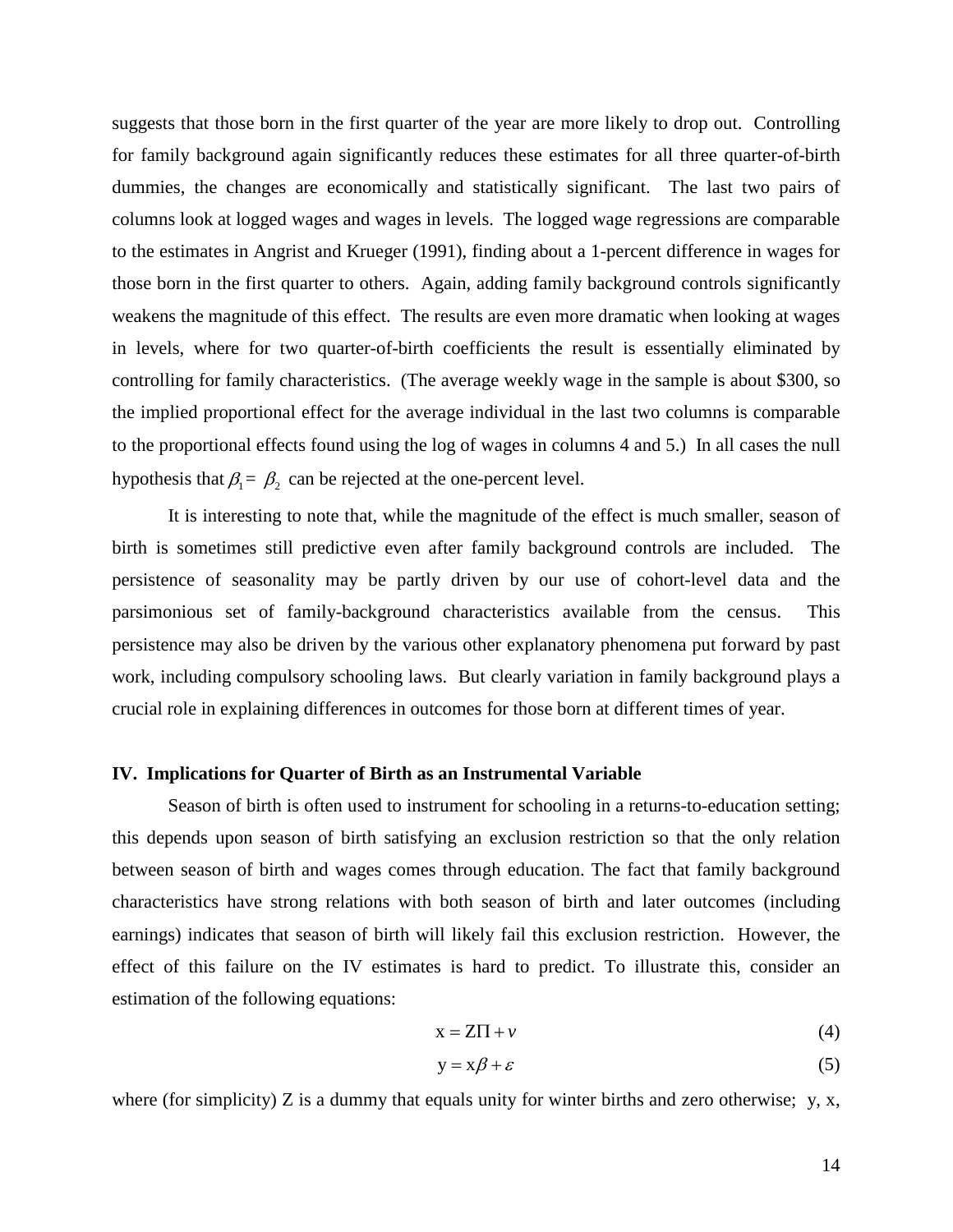ε, and *v* are  $N \times 1$  vectors of realizations of the random variables *y*, *x*, ε, and *v*; and Π and β are scalar constants. For returns to education, x would be educational attainment and y would be wages or earnings, and unobservable components  $\varepsilon$  and  $v$  might reflect family background or ability.

It is straightforward to show that in this case the IV estimate of  $\beta$  is asymptotically *w*  $\overline{v}_w$  $\beta + \frac{\varepsilon_w}{\Pi + \overline{v}_w}$ , where  $\overline{\varepsilon}_w$  and  $\overline{v}_w$  represent the expected values of unobservable determinants of *y* and *x* for winter births.<sup>[18](#page-15-0)</sup> If winter births are correlated with family background, then even if  $\varepsilon$ and *v* are in expectation zero it could be that  $\bar{\varepsilon}_{w}$  and  $\bar{v}_{w}$  are not zero and IV estimates of  $\beta$  will be inconsistent.<sup>[19](#page-15-1)</sup> Regressions that add controls for family background would likely decrease systematic differences in  $\varepsilon$  and  $v$  so that  $\overline{\varepsilon}_w$  and  $\overline{v}_w$  would fall towards zero. But the effect of this on the IV estimator is ambiguous; the asymptotic bias could stay the same, fall, or even  $rise.$ <sup>[20](#page-15-2)</sup>

Thus, while it will be interesting to see how IV results change when family controls are added, there is little to guide us in terms of predicting how the IV estimates should change. Moreover, even if the IV results were unchanged with the addition of family backgrounds, this would *not* imply that the instrument is uncorrelated with unobservables; it could instead indicate that the instrument is correlated with unobservables in both the first-stage and structural equations.

Table 6 shows regressions using quarter-of-birth variables as IVs in a returns-toeducation regression. The dependent variable in the first two pairs of regressions is the log of average cell wages; the last two pairs of regressions use average wages in levels. The regressions use the same samples and controls as those in Table 5. We show results using

$$
\alpha_{\varepsilon} = \text{plim} \frac{1}{n} \varepsilon' Z
$$
 and  $\alpha_{\nu} = \text{plim} \frac{1}{n} \nu' Z$ .

<span id="page-15-0"></span><sup>&</sup>lt;sup>18</sup> The IV estimator of  $\beta$  considered is  $\beta_{iv} = (x'P_zx)^{1}x'P_zy$ , where  $P_z = Z(Z'Z)^{-1}Z'$ . This discussion extends to the more general case where Z is an  $N \times K$  matrix and  $\Pi$  is a  $K \times 1$  vector of constants. In that case the asymptotic bias of the IV estimator is  $\left[\Pi'\Omega\Pi + 2\alpha_v\Pi + \alpha_v\Omega^{-1}\alpha_v'\right]^{-1}\left[\Pi' + \alpha_v\Omega^{-1}\right]\alpha_s'$ , where  $\Omega = \text{plim}\frac{1}{n}Z'Z$  $\Omega = \text{plim} - Z'Z$ ,

<span id="page-15-1"></span><sup>&</sup>lt;sup>19</sup> Note that this discussion differs meaningfully from Bound, Jaeger, and Baker (1995) as we are considering cases where  $E(Z'v) \neq 0$ .<br><sup>20</sup> As the asymptotic performance of OLS does not depend upon the relationship between Z and the unobservables,

<span id="page-15-2"></span>this discussion of the bias of IV is also applicable to a discussion of the relative bias of IV compared to OLS.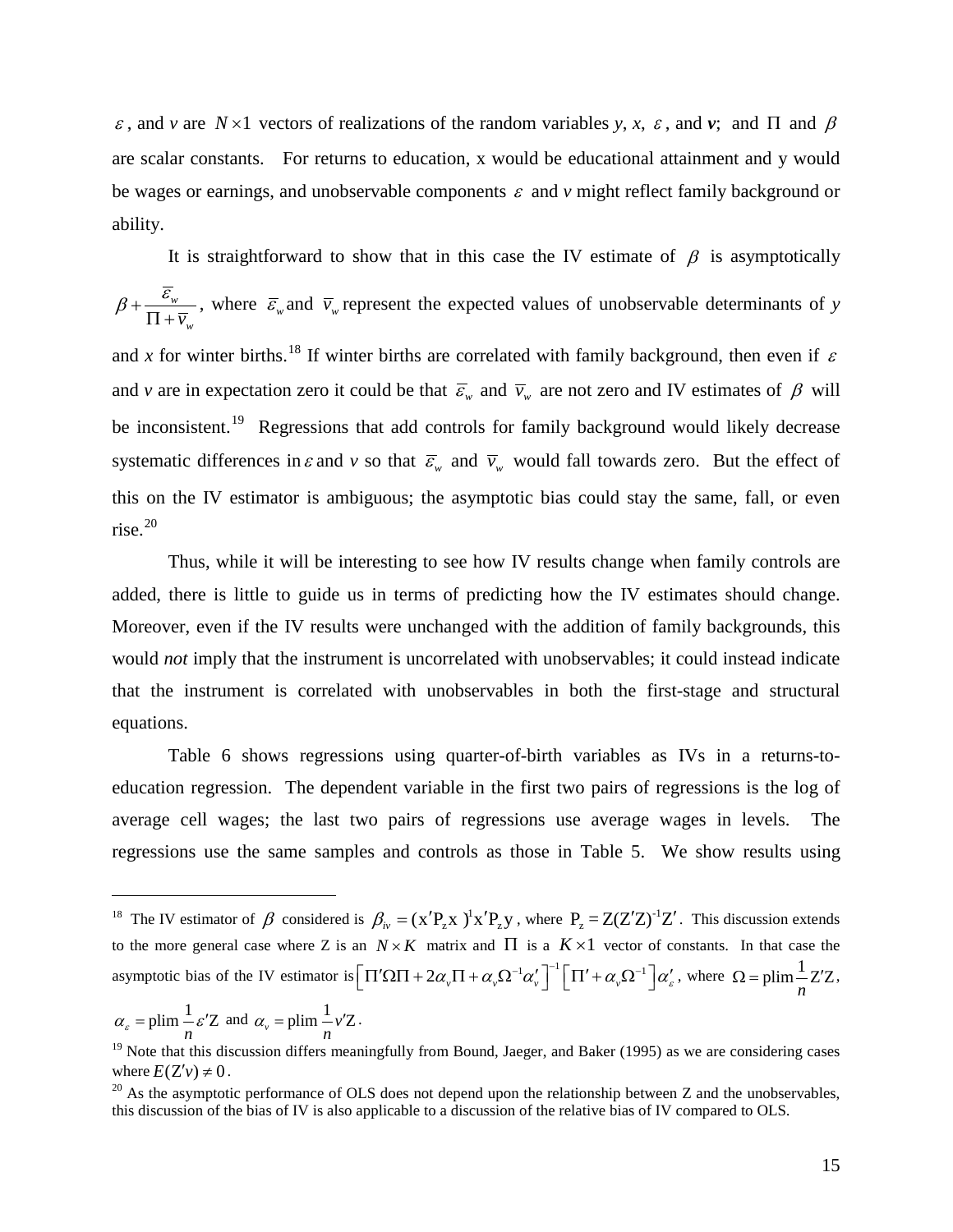quarter-of-birth dummies as instruments and quarter of birth interacted with year of birth dummies as instruments.<sup>[21](#page-16-0)</sup> The first two regressions without family controls (in columns 1 and 3) show a return to education of 10.3 and 7.5 percent, respectively, estimates close to those in Angrist and Krueger (1991). However, the estimates display sensitivity to the addition of family controls, with the increase in the coefficient ranging from 20 percent (from 0.075 to 0.09) to 43 percent (0.103 to 0.147). The last two pairs of regressions use wages in levels; here the coefficient increases by 28 to 48 percent when maternal controls are added.

However, as our discussion above should make clear, one should not infer from the results of Table 6 that past returns-to-education estimates which fail to fully account for family background are smaller than the true returns to education. Given our parsimonious set of controls it is likely that the regressions in Table 6 do not fully control for family background, and that further inclusion of controls would alter the coefficients on quarter of birth in both the first stage and the reduced form. The main conclusion is not that the returns to education are truly as high as 15 percent, but rather that past work using season of birth as an instrument has failed to consider the instrument's relation to background characteristics.

## **V. Causes of Seasonality in Maternal Characteristics**

The results of this paper show that mothers who are younger, unmarried, nonwhite, and less educated are disproportionately more likely to give birth in winter months than higher socioeconomic status (SES) women. It is natural to wonder why these striking patterns in maternal characteristics exist. As a starting point, Figure 3 shows the mean residuals each month from regressions of logged births per day for (a) married women and (b) single women.<sup>[22](#page-16-1)</sup> The regressions include a third-order polynomial trend in months and county fixed effects.<sup>[23](#page-16-2)</sup> To better capture seasonal variation in conceptions, we have imputed the month of birth by using gestational age to estimate the month of conception and assuming a 40 week gestation.

One noticeable feature in Figure 3 is the drop in births to single women in the spring. This drop may partly be driven by the impact of weather patterns in the summer. Lam and

<span id="page-16-0"></span> $21$  The 2SLS specification with quarter of birth\*year of birth as the instrument is most similar to the estimation strategy in Angrist and Krueger (1991).

<span id="page-16-1"></span><sup>&</sup>lt;sup>22</sup> For what follows we have also considered other measures of socioeconomic status, such as comparing teenage births to adult births. Such results are very similar to those shown here and so we focus on married versus single births for ease of exposition. That single mothers have lower socioeconomic status than other mothers is well known; see for instance the comparison of single mothers to married mothers in Meyer and Sullivan (2003).<br><sup>23</sup> Removing county fixed effects does not significantly alter the figure.

<span id="page-16-2"></span>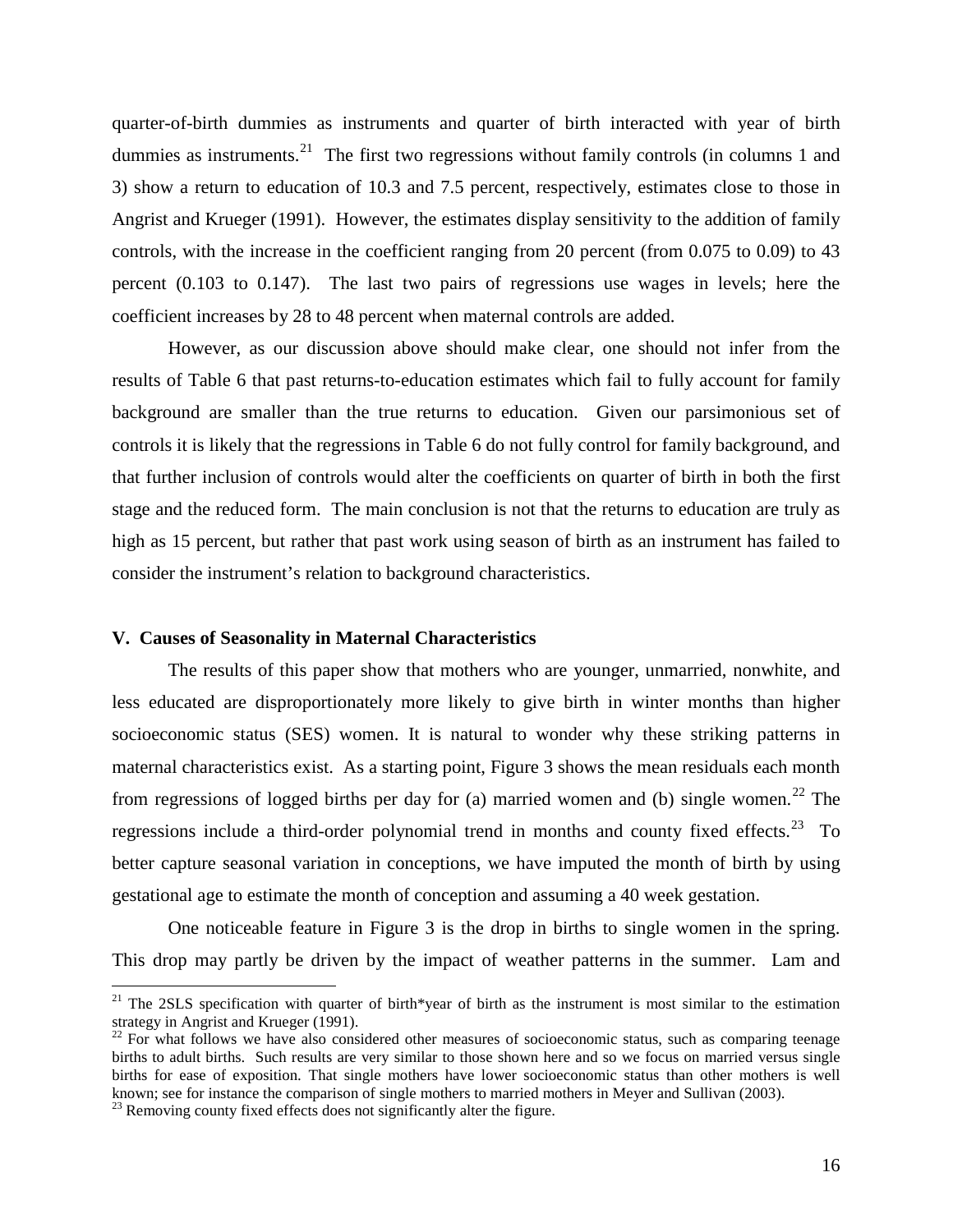Miron (1996) show that extreme heat may reduce conceptions, in part because heat reduces sperm count and sperm motility. Low SES individuals may be more exposed to temperature extremes, and work has also shown that temperature may have larger effects on the health outcomes of low SES populations than others.<sup>[24](#page-17-0)</sup> If low SES women or their partners are more responsive to summer heat than other women, this may explain the dip in spring births in Figure 3 (nine months after the hottest months of summer).

To test this hypothesis, we repeated the regressions in Figure 3 adding controls for the weather at the estimated time and place of conception, identified by the woman's county of residence and gestation.<sup>[25](#page-17-1)</sup> We obtained monthly weather data from the National Climatic Data Center; controls include the mean temperature, the minimum and maximum average temperatures, number of days over 90 degrees Fahrenheit, and the departure from normal temperature over the month (in degrees).

The results are reported in Figure 4. Panel A shows residuals from regressions of logged births per day for single women and Panel B shows residuals for married women. The springtime dip for births to single women in Panel A gets notably smaller once weather controls are added. On the other hand, the pattern in births for married women is little affected by the weather controls, which we would expect if these women are better able to insulate themselves from the effects of heat. Thus, it seems clear that differential impacts of weather can explain some of the seasonality in maternal characteristics—especially the strong improvement in maternal characteristics seen each spring.

A second noteworthy aspect of Figure 3 is the decrease in births to married women in the winter.  $2^6$  There is some evidence that women would like to avoid giving birth in the winter—for example, Rodgers and Udry (1988) survey undergraduate students, and find that almost half of the respondents name either December or January as the worst month for birth. The winter dip to married women in Figure 3 could be generated if high-SES women are either more likely to

<span id="page-17-0"></span><sup>&</sup>lt;sup>24</sup> For instance, Curriero et al. (2002), O'Neal, Zanobettir and Schwartz (2003), and Schwartz (2005) all find evidence that the relationship between mortality and extreme temperatures may be greater for low SES individuals.

<span id="page-17-1"></span><sup>&</sup>lt;sup>25</sup> Where the mother's county of residence is not large enough to be uniquely identified in the birth certificate data, we use weather conditions for the state capital or (in the few cases where weather information for the capital is unavailable) the most populous city in the state. Results omitting these unidentified counties from the regressions are very similar to the results shown here.

<span id="page-17-2"></span> $^{26}$  As the dependent variables in these regressions are in logarithms, these means should be interpreted as proportional effects of month of birth. Thus, the "more negative" residuals in the winter for married births are not being driven by the fact that there are more births to married women than single women.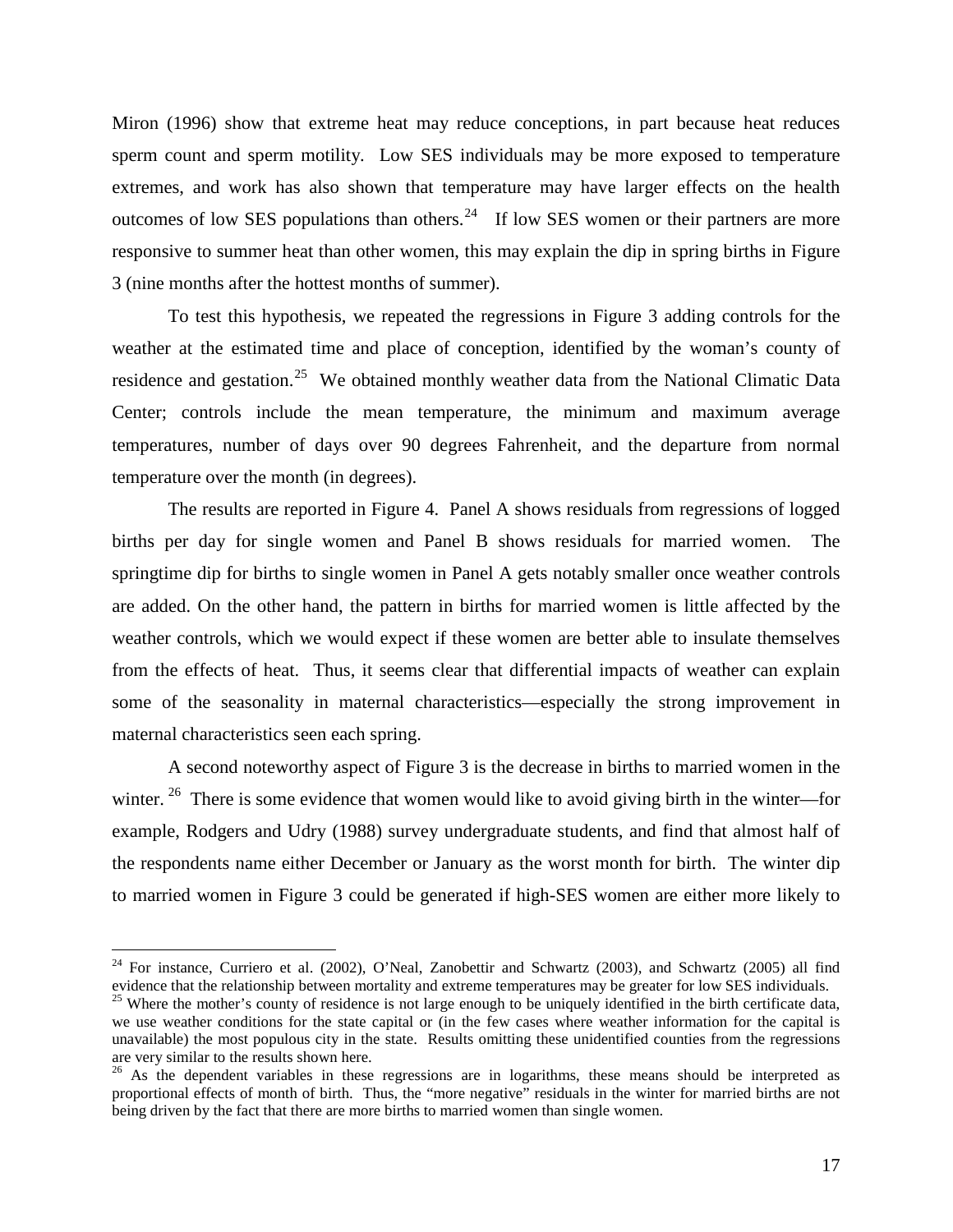have these preferences, or are better at executing them (perhaps because their births are more likely to be planned). <sup>27</sup> We leave more thorough investigation of this and other explanations of these patterns to future research.

#### **VI. Conclusion**

Research throughout the social and natural sciences has demonstrated an association between the month of a child's birth and a variety of later outcomes, including health, education, and earnings. Past explanations of this relationship have been limited to factors that intervene after conception, such as compulsory schooling laws or seasonal exposure to disease and nutrition. In this paper, we consider the possibility that individuals born at different times of year are born to mothers with significantly different characteristics. Using birth certificate data and census data, we document large and regular seasonal changes in the socioeconomic characteristics of women giving birth. Women giving birth in winter are more likely to be teenagers and less likely to be married or to have a high school degree. These effects are large in magnitude and are observable for children born throughout the second half of the twentieth century. We show that these seasonal changes can account for a large portion of the poorly understood relationship between season of birth and other outcomes.

These results suggest that future researchers should use caution when considering season of birth as an instrument. While concerns of the instrument have been raised before, it remains in common use. Further, while Bound, Jaeger, and Baker "know of no indisputable evidence" on the direct effect of quarter of birth on education or earnings, they point out that "even a small direct association between quarter of birth and wages is likely to badly bias the estimated coefficient on education." Here we provide evidence for such a problematic association.

<span id="page-18-0"></span> $27$  We have also considered whether the patterns seen reflect differential patterns in conception outcomes besides live birth, such as ectopic pregnancy or abortion. Exploring these factors is made difficult by "inadequacies in the reporting of all end products of conception" and "the difficulty in estimating the precise time when conception occurs" (Petersen and Alexander, 1992). However, Warren, Gwinn, and Rubin (1986) find no significant seasonal pattern in induced or spontaneous abortions or in ectopic pregnancies once seasonality in conceptions are controlled for. Additionally, Parnell and Rodgers (1998) state that "it is clearly not the case that abortion patterns contribute to the birth seasonality" and Stupp and Warren (1994) conclude that "seasonality of each pregnancy outcome can best be understood by understanding the seasonality of conception for all pregnancies". Further, Petersen and Alexander (1992) find little variation in the percent of adolescent pregnancies conceived over the year which end in induced abortion, except for a decline in this percent for conceptions in early autumn. But even if such a decline were particular to adolescents, it would likely work against the seasonal patterns we find here; Parnell and Rodgers (1998) also argue that abortion use may actually lead to underestimates of the importance of seasonality inferred from studying live births. This suggests that while other pregnancy outcomes may play some role in our results, given data limitations it is reasonable to focus on live births.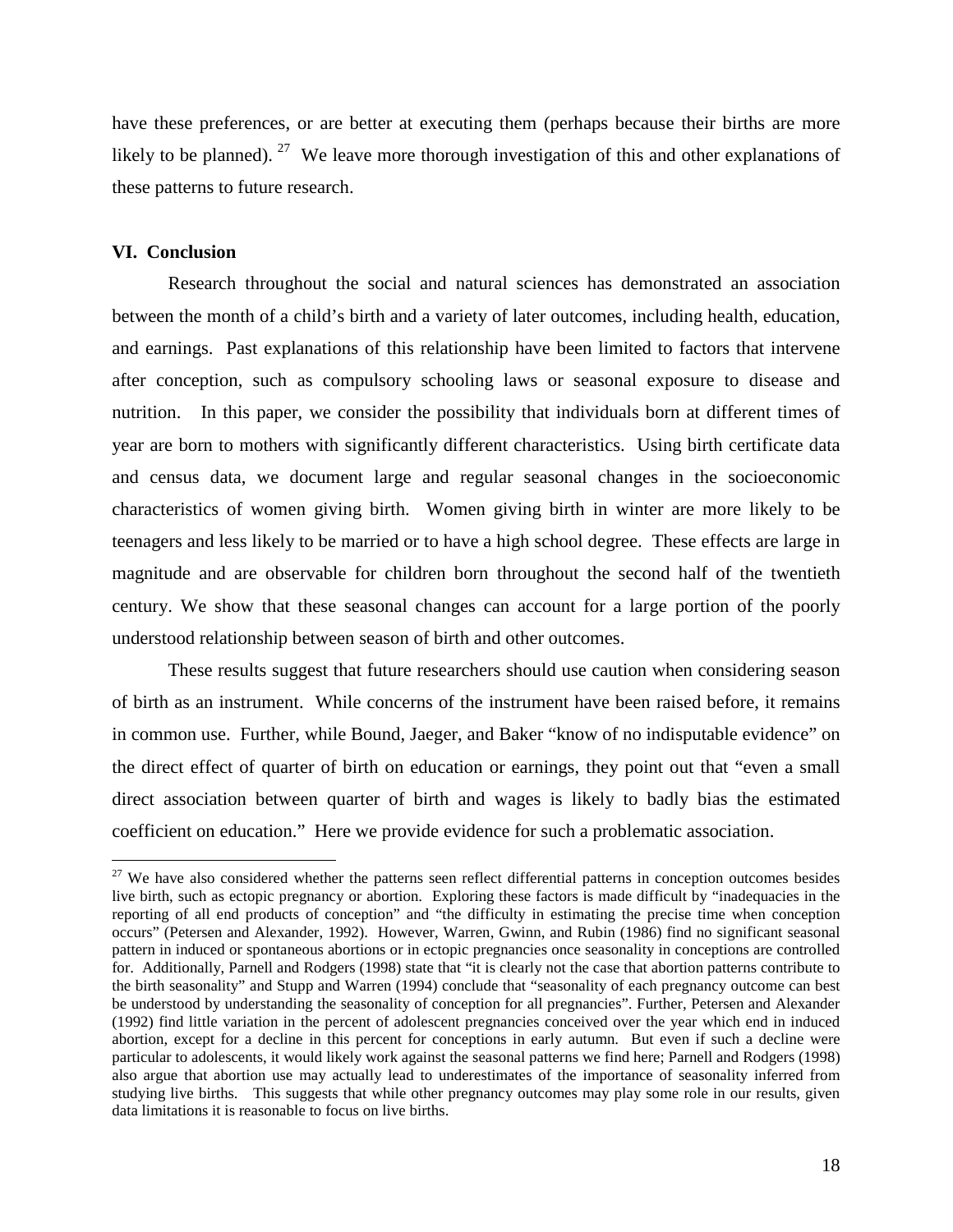These results may also have implications for work comparing cohorts born in certain times of year to other cohorts, such as work on age at school entry or tax-based responses to fertility (e.g., Dickert-Conlin and Chandra, 1999; Elder and Lubotsky, 2006; Dobkin and Ferreira, 2007). Many of the studies on age at school entry exploit state-level variation in school cutoff dates. The results of this paper show a steady decline throughout the fall in maternal characteristics; since most schools have cutoff dates in autumn even a comparison across states may confound underlying trends in family background. Future work in this area should regard such underlying trends as a potentially serious concern.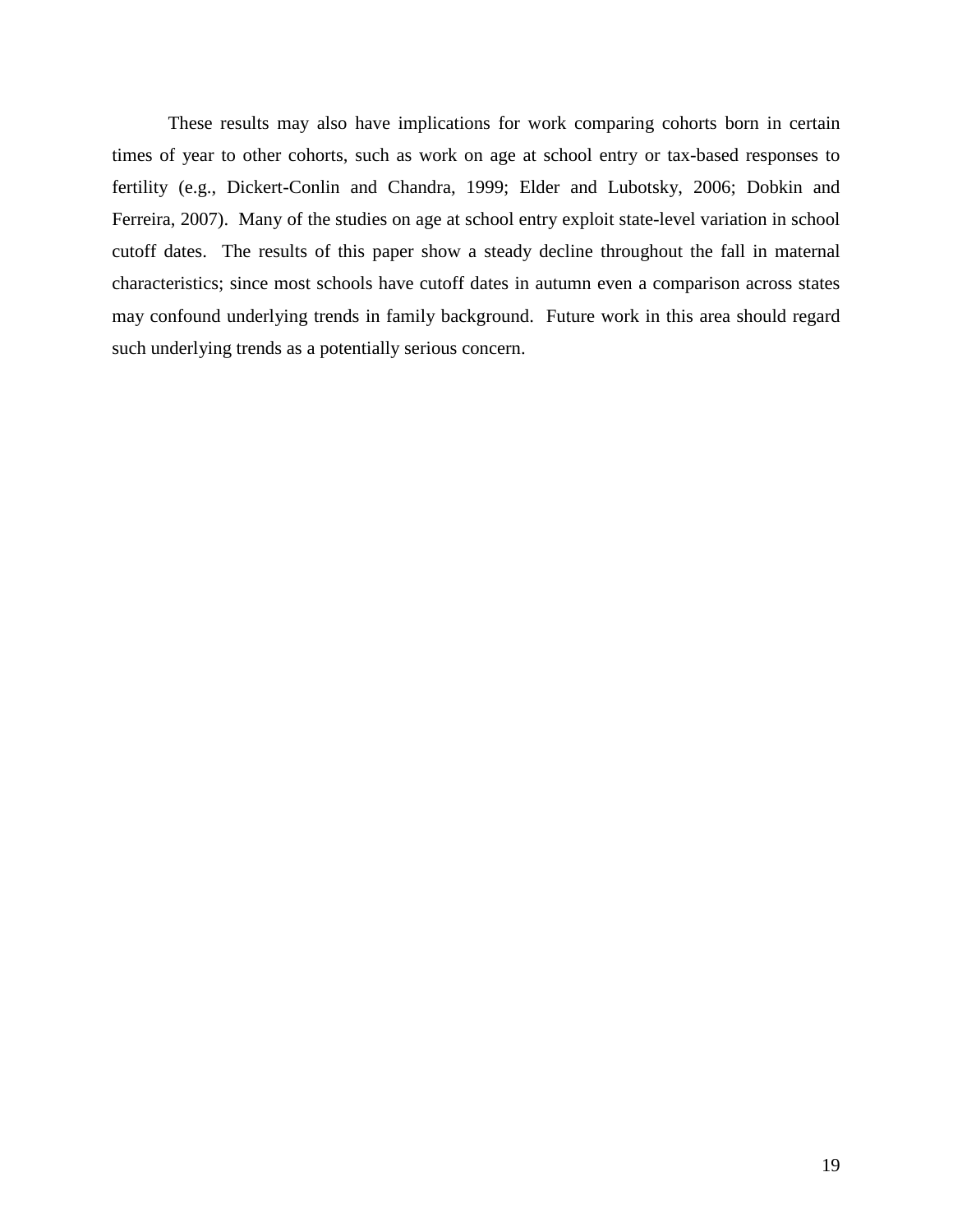# **References**

- Almond, Doug. 2006. "Is the 1918 Influenza Pandemic Over? Long-Term Effects of *In Utero* Influenza Exposure in the Post-1940 U.S. Population." *Journal of Political Economy,* 114, 672-712.
- Angrist, Joshua and Alan Krueger. 1991. "Does Compulsory School Attendance Affect Schooling and Earnings?" *Quarterly Journal of Economics,* 106, 979-1014.
- Angrist, Joshua and Alan Krueger. 1992. "The Effect of Age at School Entry on Educational Attainment: An Application on Instrumental Variables with Moments from Two Samples." *Journal of the American Statistical Association*, 87, 328-336.
- Angrist, Joshua and Alan Krueger. 1995. "Split Sample Instrumental Variables Estimates for the Return to Schooling." *Journal of Business & Economic Statistics*, 13, 225-235.
- Angrist, Joshua and Alan Krueger. 2001. "Instrumental Variables and the Search for Identification: From Supply and Demand to Natural Experiments." *Journal of Economic Perspectives*, 15, 69-85.
- Arias, Elizabeth, Marian MacDorman, Donna Srobino, and Bernard Guyer. 2003. "Annual Summary of Vital Statistics—2002." *Pediatrics*, 112(6), 1215-1230.
- Barker, David. 2001. "Fetal and Infant Origins of Adult Disease." *Monatsschrift für Kinderheilkunde*, 149(13), 2.
- Behrman, Jere and Mark Rosenzweig. 2004. "Returns to Birthweight." *Review of Economics and Statistics*, 86(2), 586-601.
- Black, Sandra, Paul Devereux, and Kjell Salvanes. 2005. "From the Cradle to the Labor Market? The Effect of Birth Weight on Adult Outcomes." NBER Working Paper 11796.
- Bobak, Martin and Arjan Gjonca. 2001. "The Seasonality of Live Birth is Strongly Influenced by Sociodemographic Factors." *Human Reproduction*, 16, 1512-1517.
- Bound, John and David Jaeger. 2000. "Do Compulsory School Attendance Laws Alone Explain the Association Between Quarter of Birth and Earnings?" *Worker Well-Being*, 19: 83- 108.
- Bound, John, David Jaeger, and Regina Baker. 1995. "Problems with Instrumental Variables Estimation When the Correlation Between the Instruments and the Endogenous Explanatory Variable is Weak." *Journal of the American Statistical Association*, 90, 443- 450.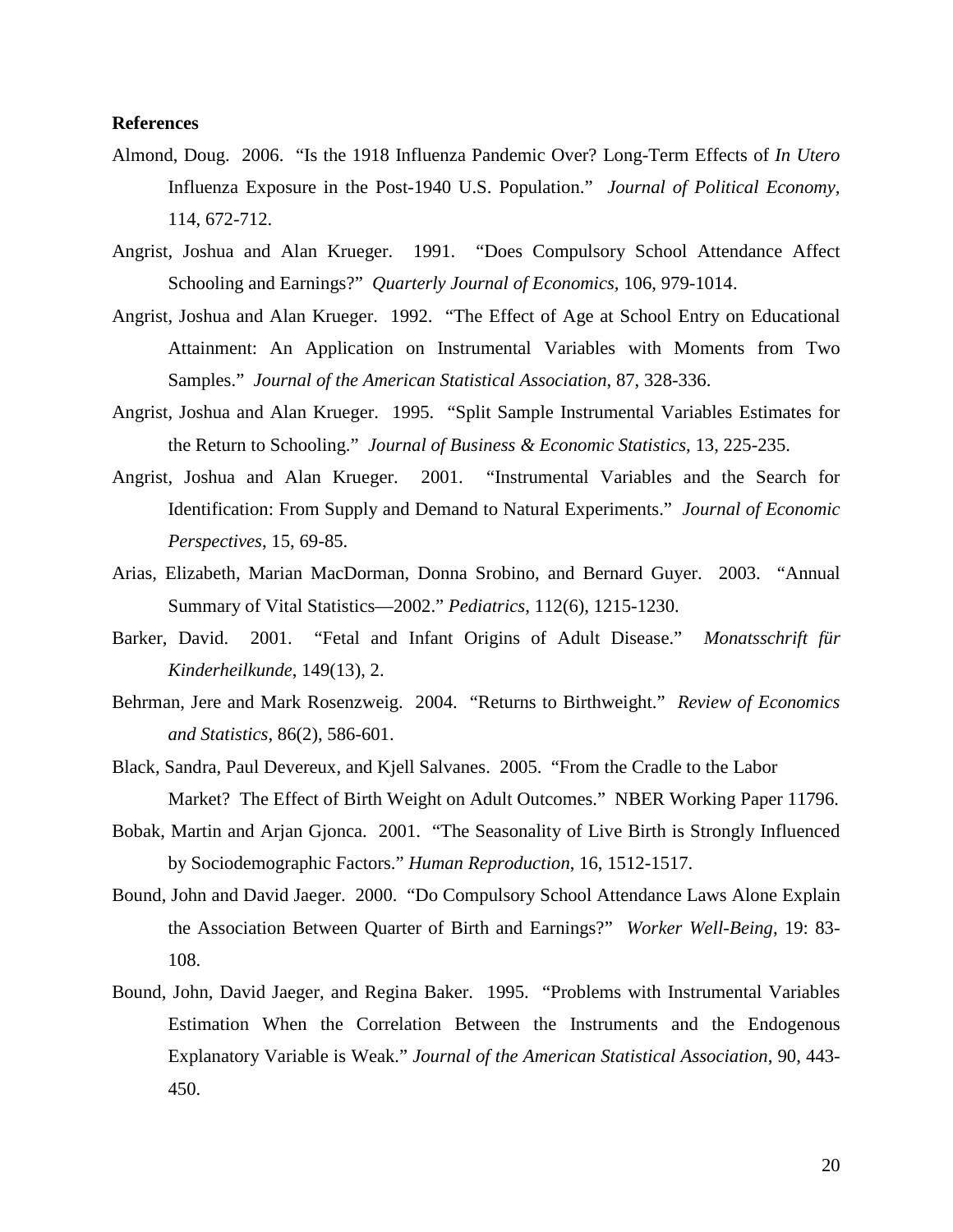- Cagnacci, Angelo, Francesco Pansini, Alberto Bacchi-Modena, and Annibale Volpe. 2006. "The Relation of Season of Birth to Severity of Menopausal Symptoms." *Menopause the Journal of the North American Menopause Society*, 13, 700-705.
- Card, David. 1999. "The Causal Effect of Education on Earnings." In *Handbook of Labor Economics 3A*, Orley Ashenfelter and David Card (eds.) Chapter 30. Oxford: Elsevier.
- Cascio, Elizabeth, and Ethan Lewis. 2006. "Schooling and the Armed Forces Qualifying Test." *The Journal of Human Resources*, XLI, 294-318.
- Case, Anne, Angela Fertig, and Christina Paxson. 2005. "The Lasting Impact of Childhood Health and Circumstance." *Journal of Health Economics*, 24(2), 365-389.
- Chamberlain, Gary and Guido Imbens. 2004. "Random Effect Estimators with Many Instrumental Variables." *Econometrica*, 72, 295-306.
- Chernozhukov, Victor and Christian Hansen. 2006. "Instrumental Quantile Regression Inference for Structural and Treatment Effect Models." *Journal of Econometrics*, 132, 491-525.
- Chesher, Andrew. 2007. "Instrumental Values." *Journal of Econometrics*, 139, 15-34.
- Chesher, Andrew. 2005. "Nonparametric Identification Under Discrete Variation." *Econometrica*, 73, 1525-1550.
- Chotai, Jayanti and Richard Wiseman. 2005. "Born Lucky? The Relationship Between Feeling Lucky and Month of Birth." *Personality and Individual Differences*, 39, 1451-1460.
- Costa, Dora and Joanna Lahey. 2005. "Predicting Older Age Mortality Trends." *Journal of the European Economic Association*, 3, 287-293
- Cruz, Luiz, and Marcelo Moreira. 2005. "On the Validity of Econometric Techniques with Weak Instruments." *The Journal of Human Resources*, XL, 393-410.
- Currie, Janet and Nancy Cole. 1993. "Welfare and Child Wealth: The Link Between AFDC Participation and Birth Weight." *The American Economic Review*, 83(4), 971-985.
- Currie, Janet. 2008. "Healthy, Wealthy, and Wise: Socioeconomic Status, Poor Health in Childhood, and Human Capital Development." NBER Working Paper 13987.
- Curriero, Frank, Karlyn Heiner, Jonathan Samet, Scott Zeger, Lisa Strug, and Jonathan Patz. 2002. "Temperature and Mortality in 11 Cities of the Eastern United States." *American Journal of Epidemiology*, 155, 80-87.
- Davies, Geoffrey, Joy Welham, David Chant, E. Fuller Torrey, John McGrath. 2003. "A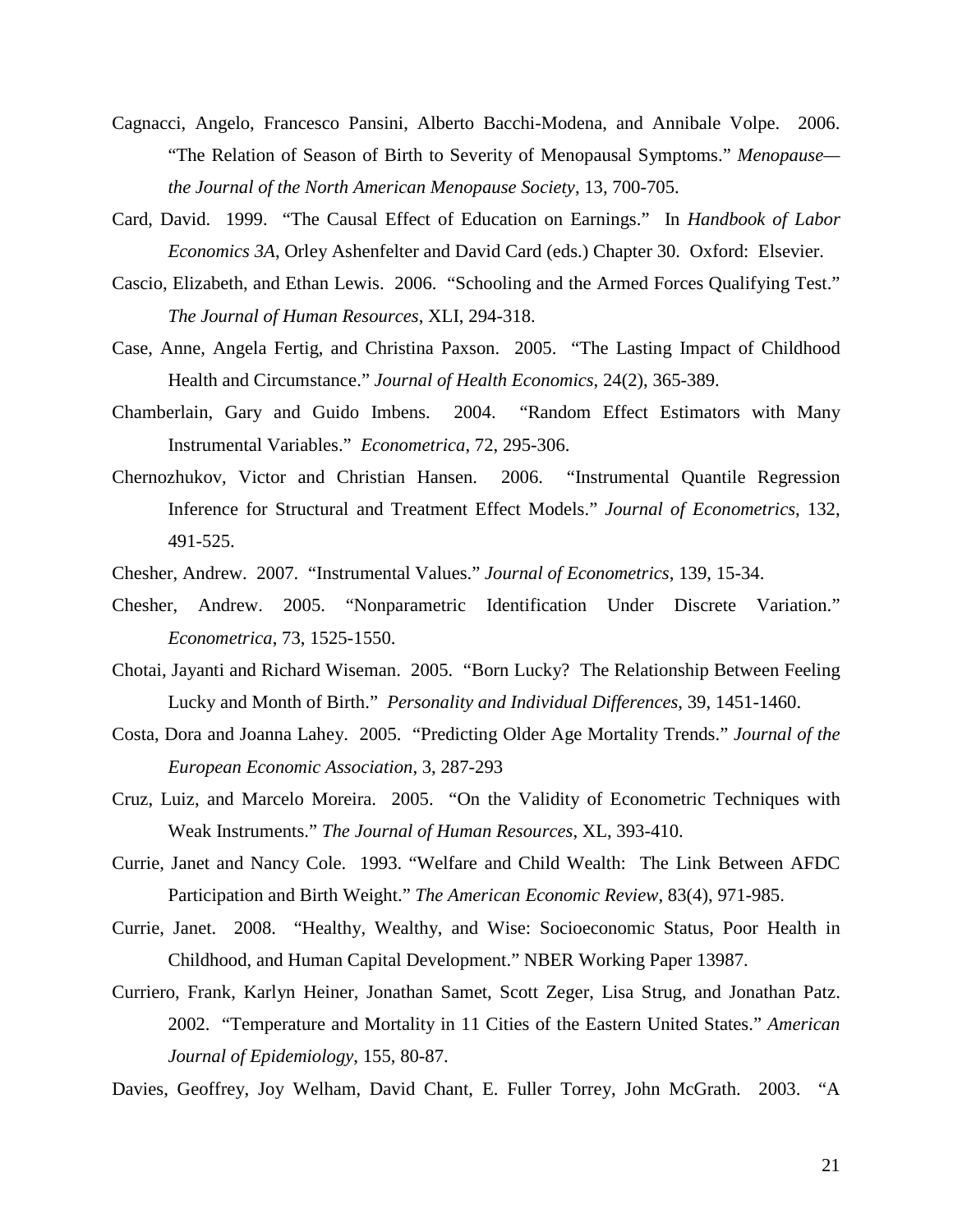Systematic Review and Meta-analysis of Northern-Hemisphere Season of Birth Studies in Schizophrenia." *Schizophrenia Bulletin*, 29, 587-593.

- Dehejia, Rajeev and Adriana Lleras-Muney. 2004. "Booms, Busts, and Babies Health." *Quarterly Journal of Economics*, 199, 1091-1130.
- Dickert-Conlin, Stacy and Amitabh Chandra. 1999. "Taxes and the Timing of Births." *Journal of Political Economy*, 107, 161-177.
- Dobkin, Carlos and Fernando Ferreira. 2007. "Do School Entry Laws Affect Educational Attainment and Labor Market Outcomes?" http://ssrn.com/abstract=1007492.
- Doblhammer, Gabriele, Rembrandt Scholz, and Heiner Maier. 2005. "Month of Birth and Survival to Age 105+: Evidence from the Age Validation Study of German Semisupercentenarians." *Experimental Gerontology*, 40, 829-835.
- Doblhammer, Gabriele, and James Vaupel. 2001. "Lifespan Depends on Month of Birth." *Proceedings of the National Academy of Sciences of the United States of America,* 98(5), 2934.
- Donald, Stephen and Whitney Newey. 2001. "Choosing the Number of Instruments," *Econometrica*, 69, 1161-1191.
- Dufour, Jean-Marie, and Mohamed Taamouti. 2007. "Further Results on Projection-Based Inference in IV Regressions with Weak, Collinear or Missing Instruments." *Journal of Econometrics*, 139, 133-153.
- Elder, Todd and Darren Lubotsky. 2006. "Kindergarten Entrance Age and Children's Achievement: Impacts of State Policies, Family Background, and Peers." forthcoming, *Journal of Human Resources*.
- Forssas, Erja, Mika Gissler, Marja Sihvonen, and Elina Hemminki. 1999. "Maternal Predictors of Perinatal Mortality: the Role of Birthweight." *International Journal of Epidemiology*, 28, 475-478.
- Gelbach, Jonah. 2002. "Public Schooling for Young Children and Maternal Labor Supply." *American Economic Review*, 92, 307-322.
- Gillberg, Christopher. 1990. "Do Children with Autism have March Birthdays?" *Acta Psychiatrica Scandinavica*, 82, 152-156.
- Gortmaker, Steven, Jerome Kagan, Avshalom Caspi, and Phil Silva. 1997. "Daylength During Pregnancy and Shyness of Children: Results from Northern and Southern Hemispheres."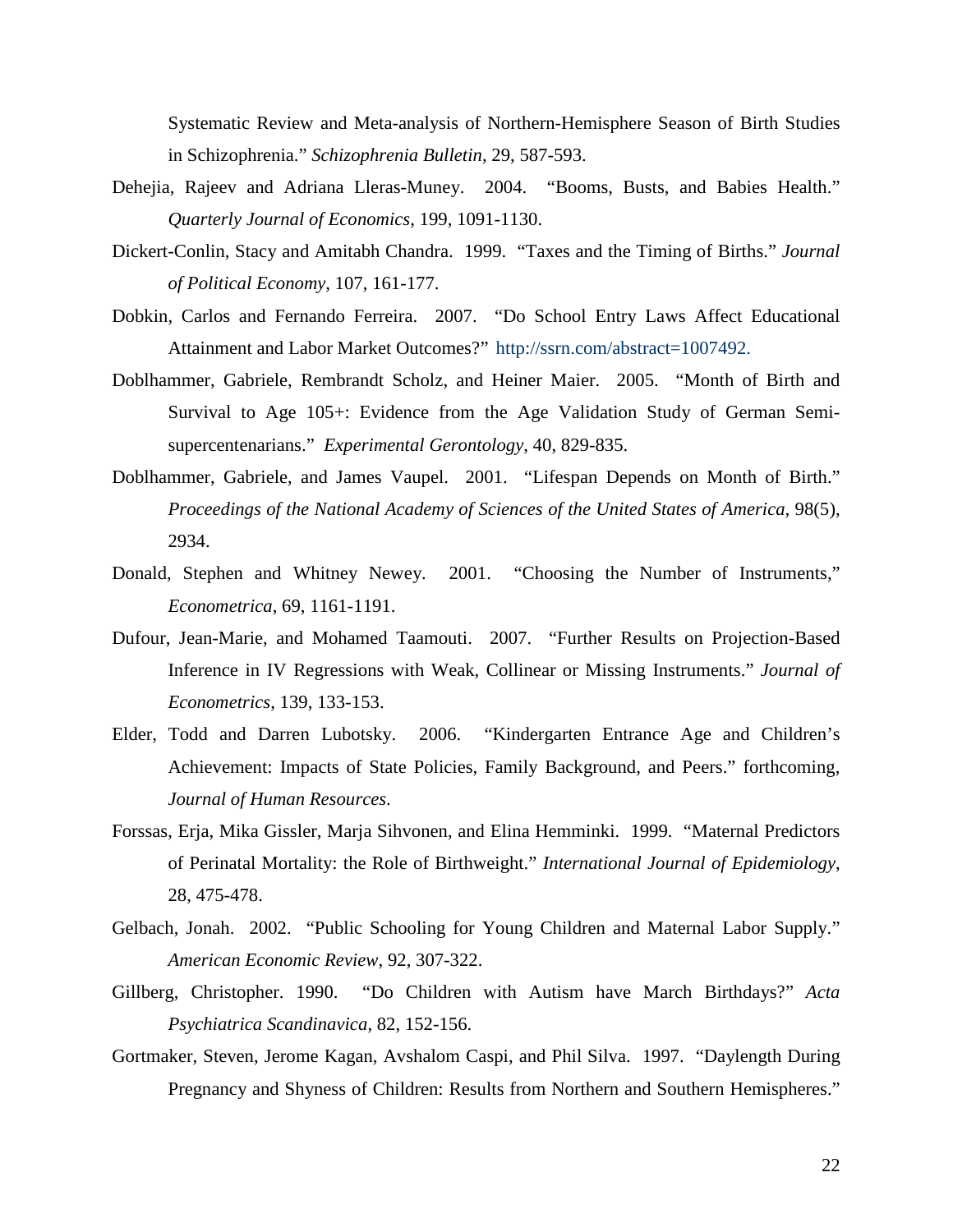*Developmental Psychobiology*, 31, 107-114.

- Honoré, Bo and Luojia Hu. 2004. "On the Performance of Some Robust Instrumental Variables Estimators." *Journal of Business & Economic Statistics*, 22, 30-39.
- Hoogerheide, Lennart, Frank Kleibergen , and Herman van Dijk. 2007. "Natural Conjugate Priors for the Instrumental Variables Regression Model Applied to the Angrist-Krueger Data." *Journal of Econometrics*, 138, 63-103.
- Imbens, Guido and Paul Rosenbaum. 2005. "Robust, Accurate Confidence Intervals with a Weak Instrument: Quarter of Birth and Education." *Journal of the Royal Statistical Society*, 168 109-126.
- James, W. H. 1971. "Social Class and Season of Birth." *Journal of Biosocial Science*, 3, 309- 320.
- Kesterbaum, Bert. 1987. "Seasonality of Birth: Two Findings from the Decennial Census." *Social Biology*, 34, 244-248.
- Kleibergen, Frank. 2002. "Pivotal Statistics for Testing Structural Parameters in Instrumental Variables Regression." *Econometrica*, 70, 1781-1803.
- Lam, David and Jeffery Miron. 1996. "The Effects of Temperature on Human Fertility." *Demography*, 33, 291-305.
- Lam, David, Jeffery Miron, and Ann Riley. 1994. "Modeling Seasonality in Fecundability, Conceptions, and Births." *Demography*, 31, 321-346.
- Lefgren, Lars and Frank McIntyre. 2006. "The Relationship between Women's Education and Marriage Outcomes." *Journal of Labor Economics*, 24, 787-830.
- Leigh, Andrew and Chris Ryan. 2008. "Estimating the Returns to Education Using Different Natural Experiment Techniques." *Economics of Education Review*, 27, 149-160.
- Levin, Jesse and Erik Plug. 1999. "Instrument Education and the Reutrns to Schooling in the Netherlands." *Labour Economics*, 6, 521-534.
- Livingston, Richard, Balkozar Adam, and H. Stefan Bracha. 1993. "Season of Birth and Neurodevelopmental Disorders: Summer Birth is Associated with Dyslexia." *American Academy of Child and Adolescent Psychiatry*, 32, 612.
- Martin, M. and G. Jones. 1999. "Handedness and Season of Birth: A Gender-invariant Relation." *Cortex*, 35, 123-128.
- Meyer, Bruce D. and James X. Sullivan. 2003. "The Effects of Welfare and Tax Reform: The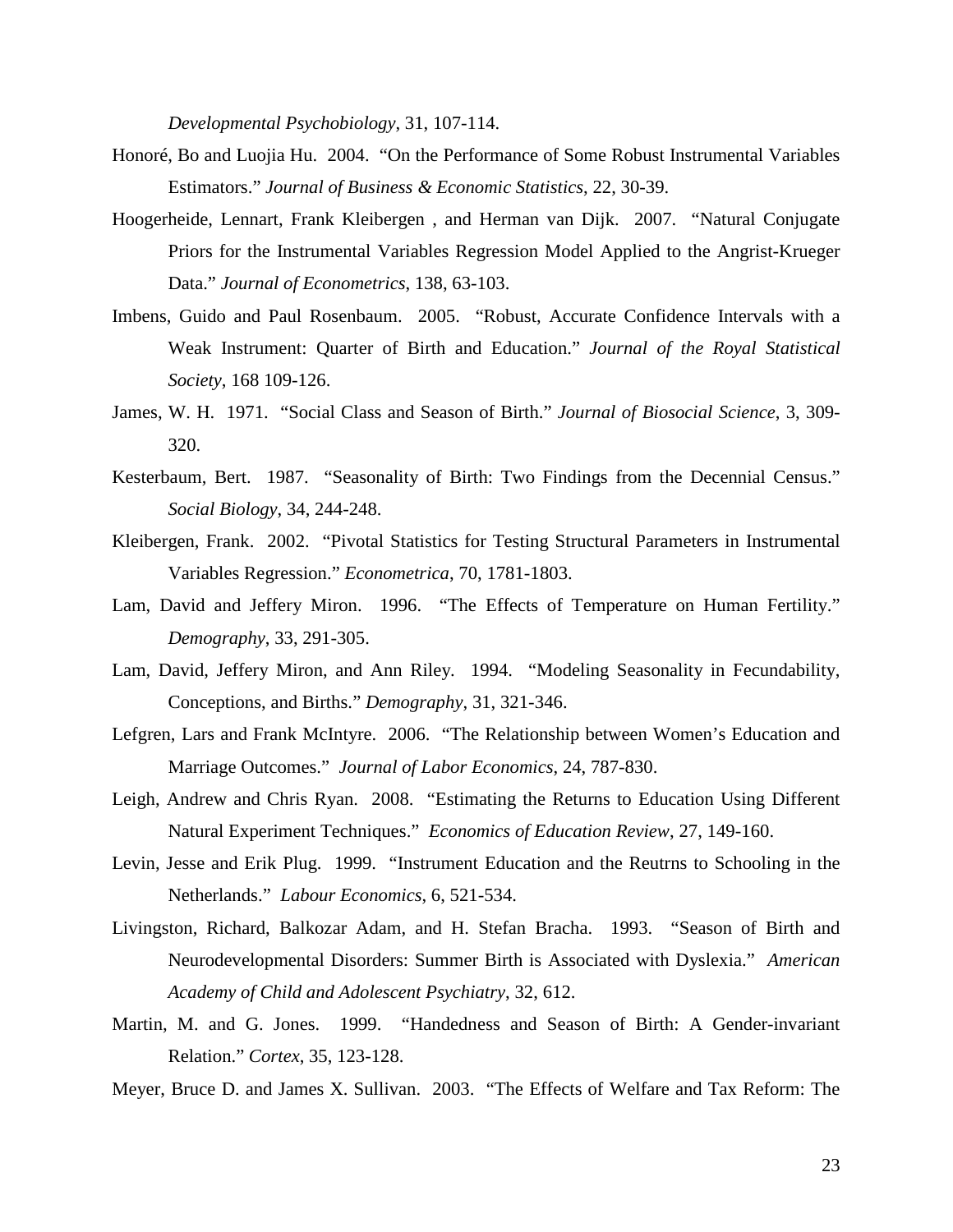Material Well-Being of Single mothers in the 1980s and 1990s." *Journal of Public Economics*, 88, 1387-1420.

- Mitchell, R. M. Kosten, and P. Ward. 1985. "Social Class and Seasonality of Birth in the Midlands of Tasmania during the Nineteenth Century." *Human Biology*, 57, 213-228.
- Neal, Derek, and William R. Johnson. 1996. "The Role of Premarket Factors in Black-White Wage Differences." *Journal of Political Economy*, 104, 869-895.
- O'Neil, Marie, Antonella Zanobetti, and Joel Schwartz. 2003. "Modifiers of the Temperature and Mortality Association in Seven US Cities." *American Journal of Epidemiology*, 157, 1074-1082.
- Oreopoulos, Philip, Marianne E. Page, Ann Huff Stevens. 2006. "The Intergenerational Effects of Compulsory Schooling." *Journal of Labor Economics*, 24, 729-760.
- Pasamanick, Benjamin, Simon Dinitz, and Hilda Knobloch. 1960. "Socio-Economic and Seasonal Variations in Birth Rates." *The Milbank Memorial Fund Quarterly*, 38, 248- 254.
- Parnell, Allan M. and Joseph L. Rodgers. 1998. "Seasonality of Induced Abortion in North Carolina." *Journal of Biosocial Science*, 20, 321-332.
- Petersen, Donna J. and Greg R. Alexander. 1992. "Seasonal Variation in Adolescent Conceptions, Induced Abortions, and Late Initiation of Prenatal Care." *Public Health Reports*, 107, 701-706.
- Plug, Erik. 2001. "Season of Birth, Schooling and Earnings." *Journal of Economic Psychology*, 22, 641-660.
- Rock, D., D. Greenberg, and J. Hallmayer. 2006. "Season-of-Birth as a Risk Factor for the Seasonality of Suicide Behavior." *European Archives of Psychiatry and Clinical Neuroscience*, 256, 98-105.
- Rodgers, Joseph Lee and J. Richard Udry. 1988. "The Season-of-Birth Paradox." *Social Biology* 35, 171-185.
- Rosenberg, Harry. 1966. "Seasonal Variation of Births, United States." Vital and Health Statistics: Series 21, no. 9. U.S. Dept. of Health, Education, and Welfare, Government Printing Office: Washington D.C.
- Rosenzweig, Mark. 1999. "Welfare, Marital Prospects, and Nonmarital Childbearing." *The Journal of Political Economy*, 107, 3.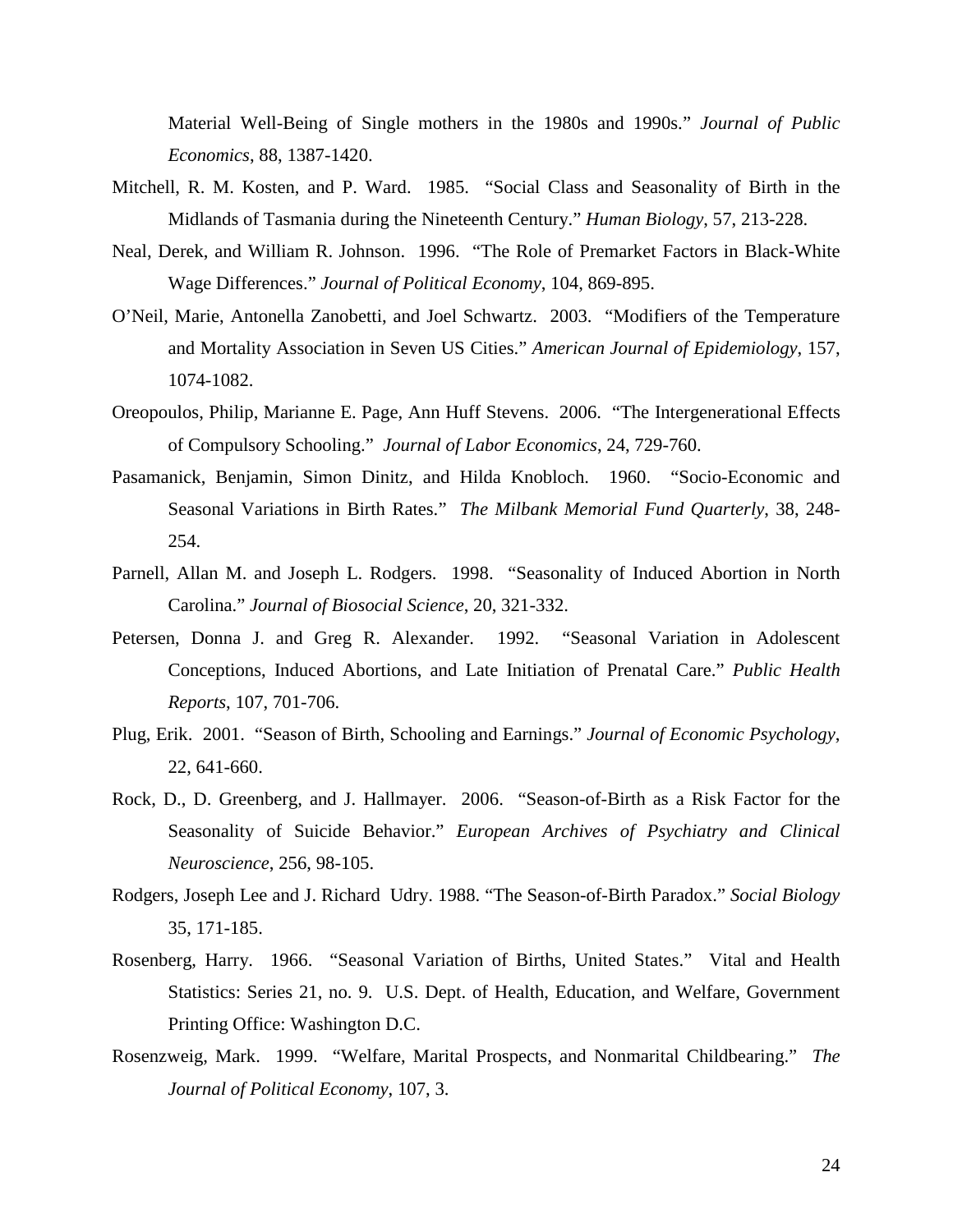- Schwartz, J. 2005. "Who is Sensitive to Extremes of Temperature? A Case-Only Analysis." *Epidemiology*, 16, 67-72.
- Sham, P., E. O'Callaghan, N. Takei, G. Murray, E. Har, and R. Murray. 1994. "Schizophrenia Following Pre-natal Exposure to Influenza Epidemics Between 1939 and 1960." *The British Journal of Psychiatry*, 160, 461-466.
- Skirbekk, Vegard, Hans-Peter Kohler, and Alexia Prskawetz. 2004. "Birth Month, School Graduation, and the Timing of Births and Marriages." *Demography*, 41, 547-568.
- Staiger, Douglas and James Stock. 1997. "Instrumental Variables with Weak Instruments." *Econometrica*, 65, 557-586.
- Stupp, Paul W. and Charles W. Warren. 1994. "Seasonal Differences in Pregnancy Outcomes: United States, 1971-1989." *Annals of the New York Academy of Sciences*, 709, 46-54.
- Suvisaari, Jaana, Jari Jaukka, Antti Tanskanen, Tapani Hovi, Jouko Lönnqvist. 1999. "Association Between Prenatal Exposure to Poliovirus Infection and Adult Schizophrenia." *The American Journal of Psychiatry*, 156, 1100-1102.
- Tarnowski, Kenneth, Deborah Anderson, Ronald Drabman, and Patricia Kelly. 1990. "Disproportionate Referrals for Child Academic/Behavior Problems: Replication and Extension." *Journal of Consulting and Clinical Psychology*, 58, 540-243.
- Thorngren-Jerneck, Kristina and Andreas Herbst. 2001. "Low 5-Minute Apgar Score: A Population-Based Register Study of 1 Million Term Births." *Obstetrics & Gynecology,* 98, 65-70.
- Tochigi, Mamoru, Yuji Okazaki, Nobumasa Kato, and Tsukasa Sasaki. 2004. "What Causes Seasonality of Birth in Schizophrenia?" *Neuroscience Research*, 48, 1-11.
- Torrey, E. Fuller, Judy Miller, Robert Rawlins, and Robert Yolken. 1997. "Seasonality of Births in Schizophrenia and Bipolar Disorder: A Review of the Literature." *Schizophrenia Research*, 28, 1-38.
- Ventura, Stephanie, Sally Curtin, T. J. Mathews. 2000. "Variations in Teenage Birth Rates, 1991-98: National and State Trends." National Vital Statistics Reports: Series 48, no. 6. National Center for Health Statistics: Hyattsville, Maryland.
- Warren, Charles and Carl Tyler. 1979. "Social Status and Season of Birth: A Study of a Metropolitan Area in the Southeastern United States." *Social Biology*, 26, 275-288.
- Warren, Charles W., Marta L. Gwinn, and George L. Rubin. 1986. "Seasonal Variation in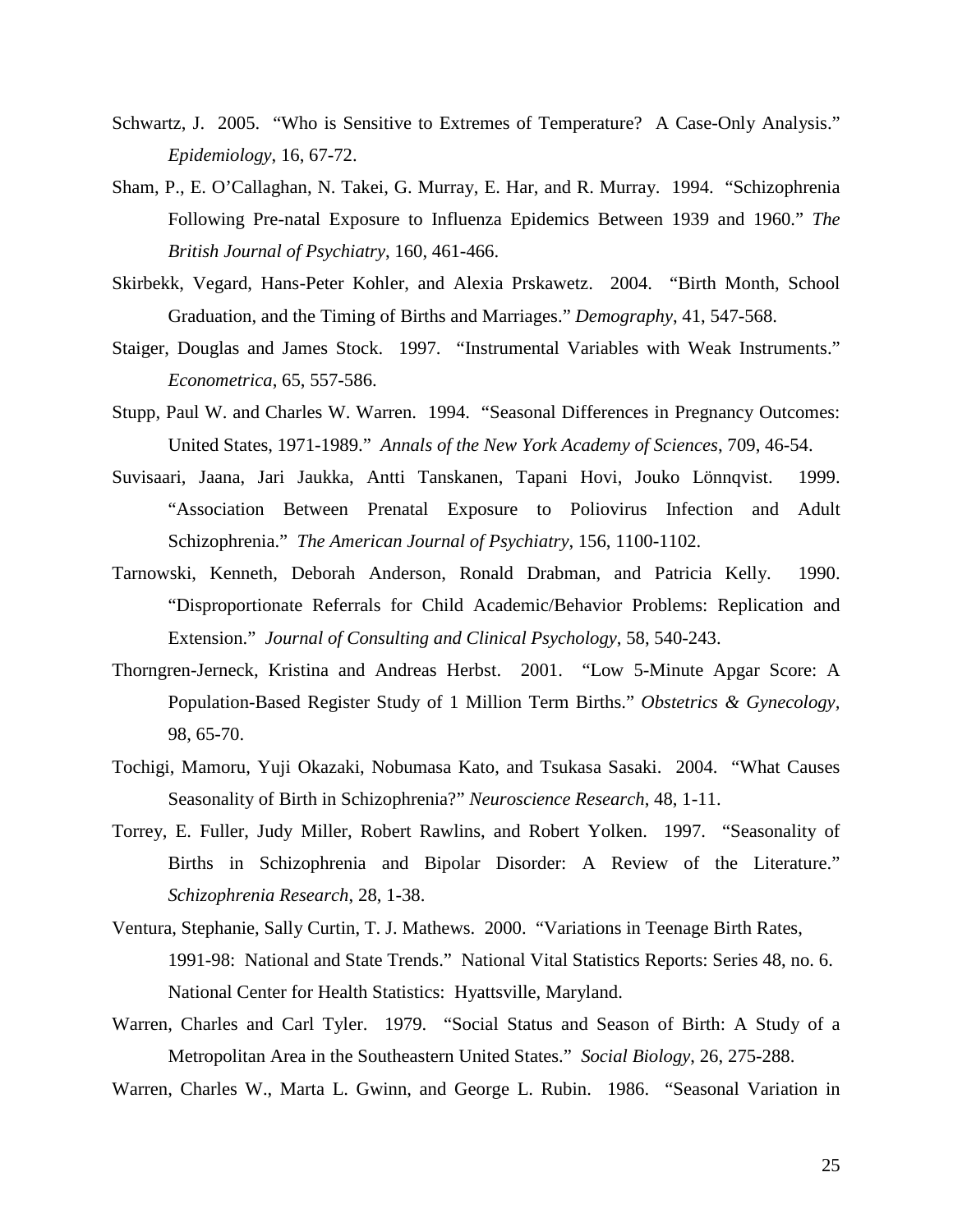Conception and Various Pregnancy Outcomes." *Social Biology*, 33, 116-126.

- Watson, C., T. Kacuala, C. Tilleskjor, and L. Jacobs. 1984. "Schizophrenic Birth Seasonality in Relation to the Incidence of Infectious Diseases and Temperature Extremes." *Archives of General Psychiatry*, 41, 85-90.
- Williams, Phillip, Pay Davies, Roy Evans, Neil Ferguson. 1970. "Season of Birth and Cognitive Development." *Nature*, 228, 1033-1036.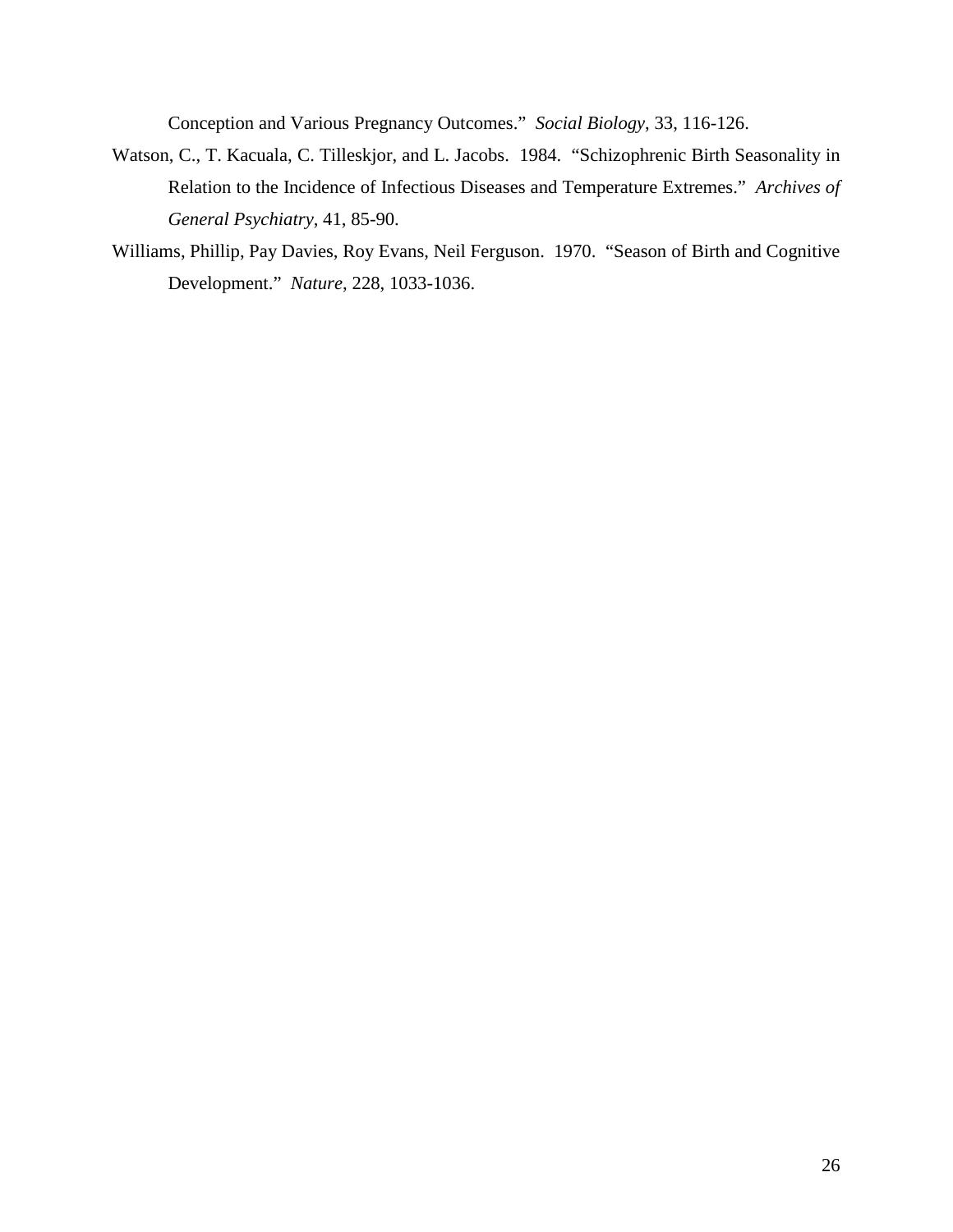

**FIGURE 1. MATERNAL CHARACTERISTICS BY MONTH, NATALITY FILES, 1989-2001**

Jan-89Jan-90Jan-91Jan-92Jan-93Jan-94Jan-95Jan-96Jan-97Jan-98Jan-99Jan-00Jan-01



Panel B: Percent Married

Jan-89Jan-90Jan-91Jan-92Jan-93Jan-94Jan-95Jan-96Jan-97Jan-98Jan-99Jan-00Jan-01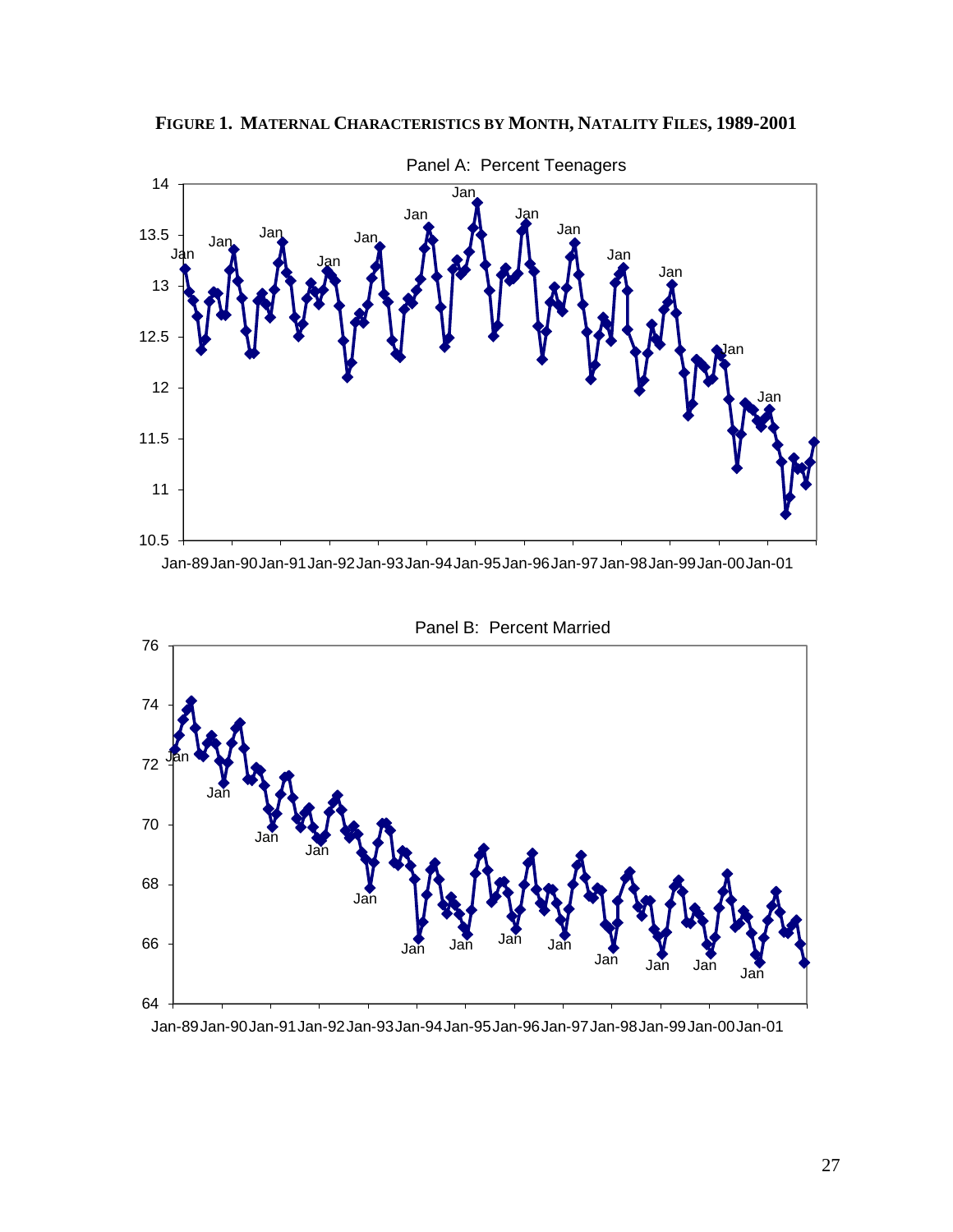



Panel D: Average Education in Years

Jan-89Jan-90Jan-91Jan-92Jan-93Jan-94Jan-95Jan-96Jan-97Jan-98Jan-99Jan-00Jan-01

*Notes:* The sample for each figure includes all births in the Natality Detail Files from 1989- 2001, for 52,041,054 observations.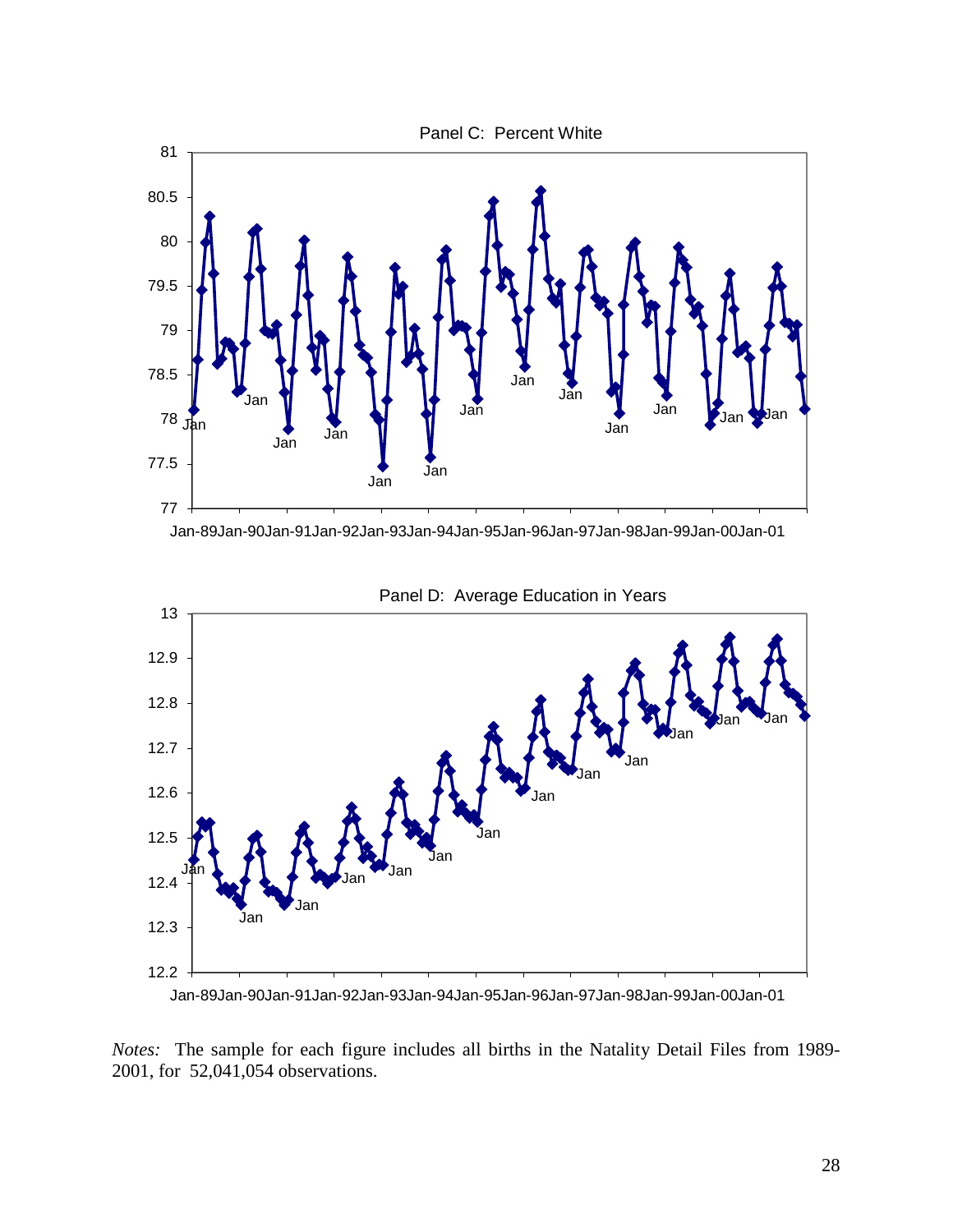

**FIGURE 2. PERCENT OF WOMEN GIVING BIRTH EACH MONTH WHO HAVE A HIGH SCHOOL DEGREE, NATALITY FILES, 1989-2001**

*Notes:* The sample for each figure includes all births in the Natality Detail Files with mother's education reported, from 1989-2001, for 50,660,895 observations. There are 46,524,641 births to women over 18.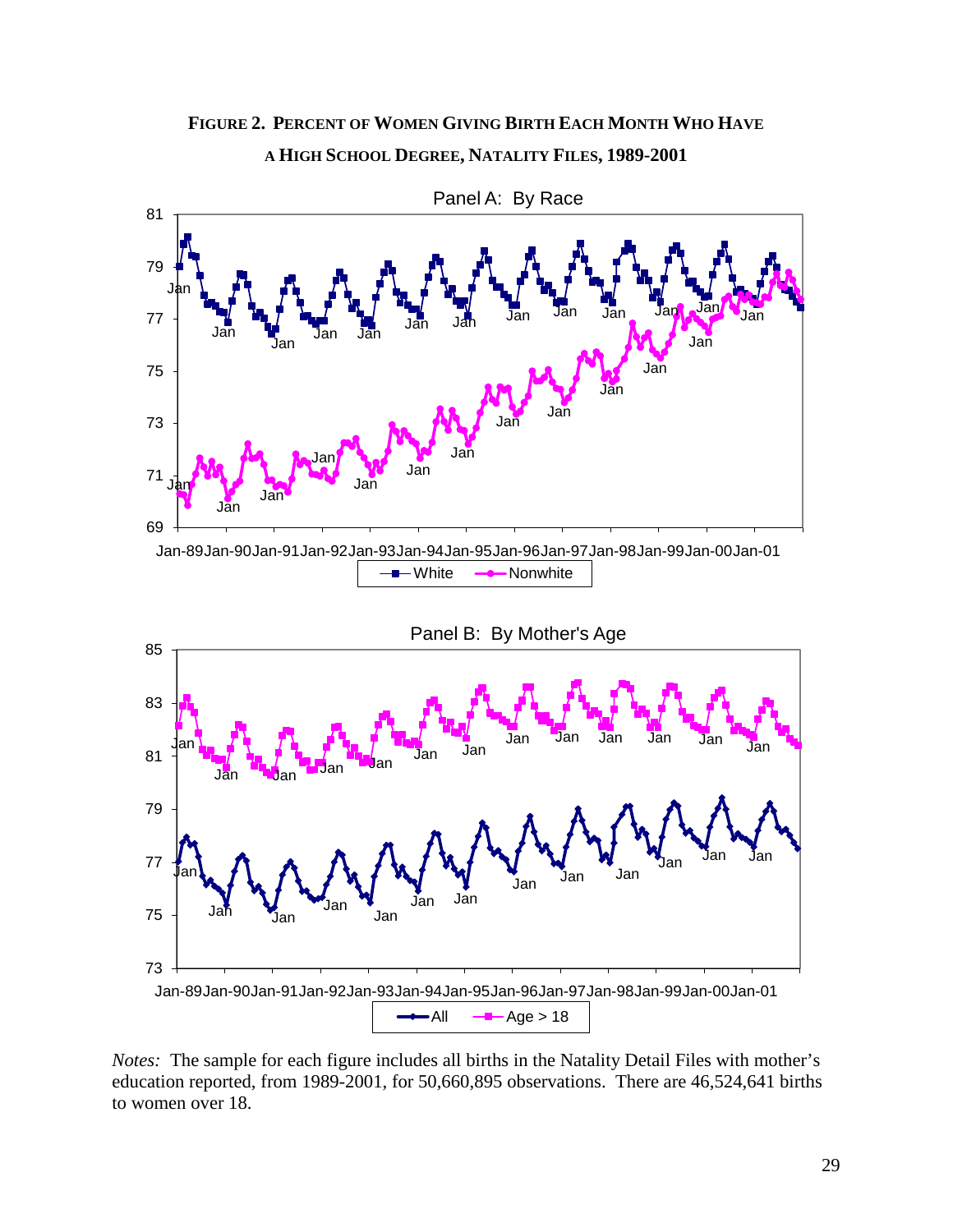**FIGURE 3. BIRTHS PER DAY**



*Notes:* Figure shows the mean residuals each month from regressions of logged births per day on a third-order month-of-birth trend and county fixed effects. Data are from the Natality Detail Files, 1989-2001.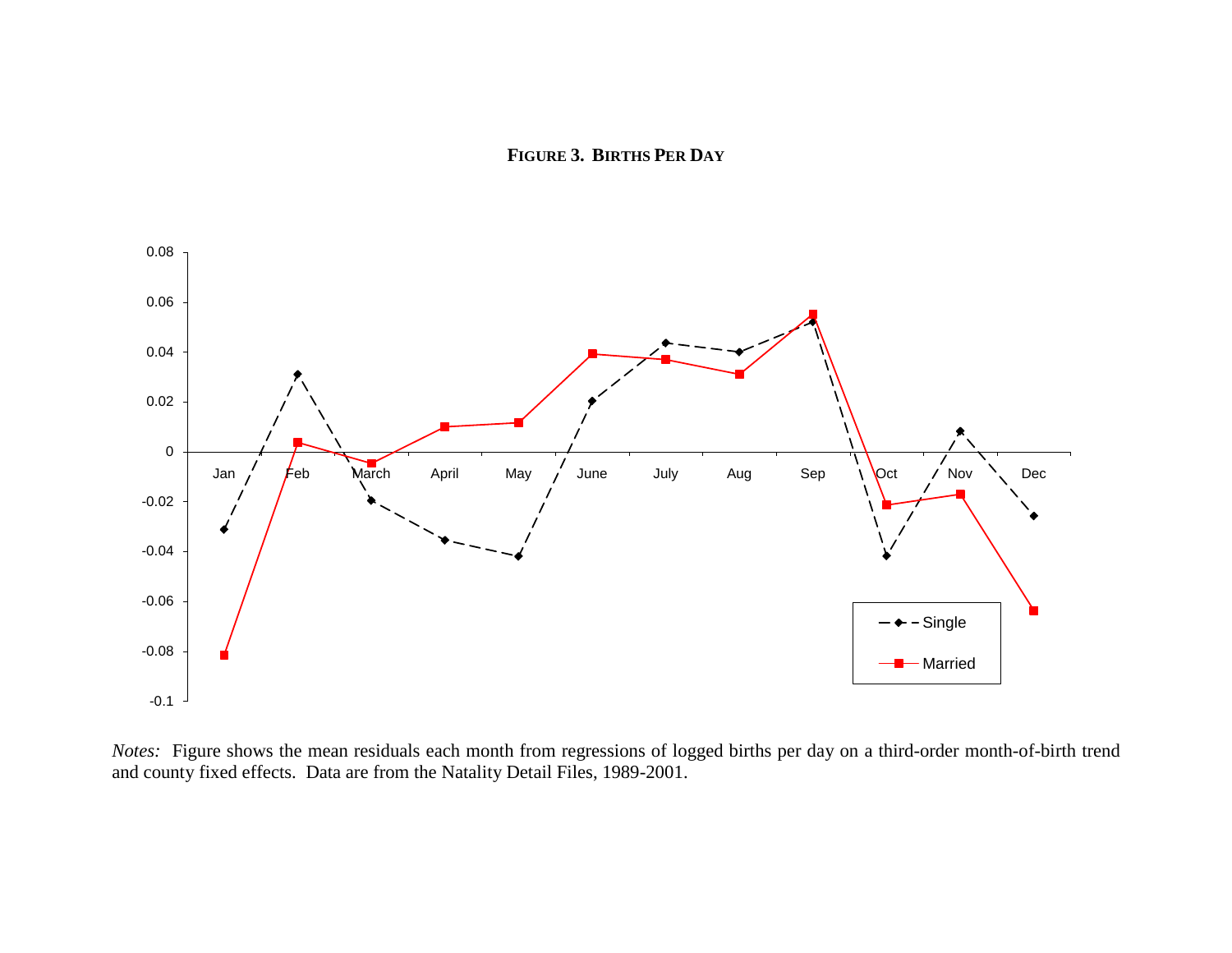

**Panel A: Births to Single Women**

**Panel B: Births to Married Women**



*Notes:* Figures show the mean residuals each month from regressions of logged births per day on a third-order month-of-birth trend and county fixed effects. Data are from the Natality Detail Files, 1989-2001. Panel A includes birth to single women and Panel B includes births to married women. Regressions with weather controls include information on weather at the estimated month and place of conception including mean temperature, mean maximum and minimum temperature, number of days over 90 degrees, and the departure from normal temperature over the month (in degrees). The regressions without weather controls are the same as in Figure 3.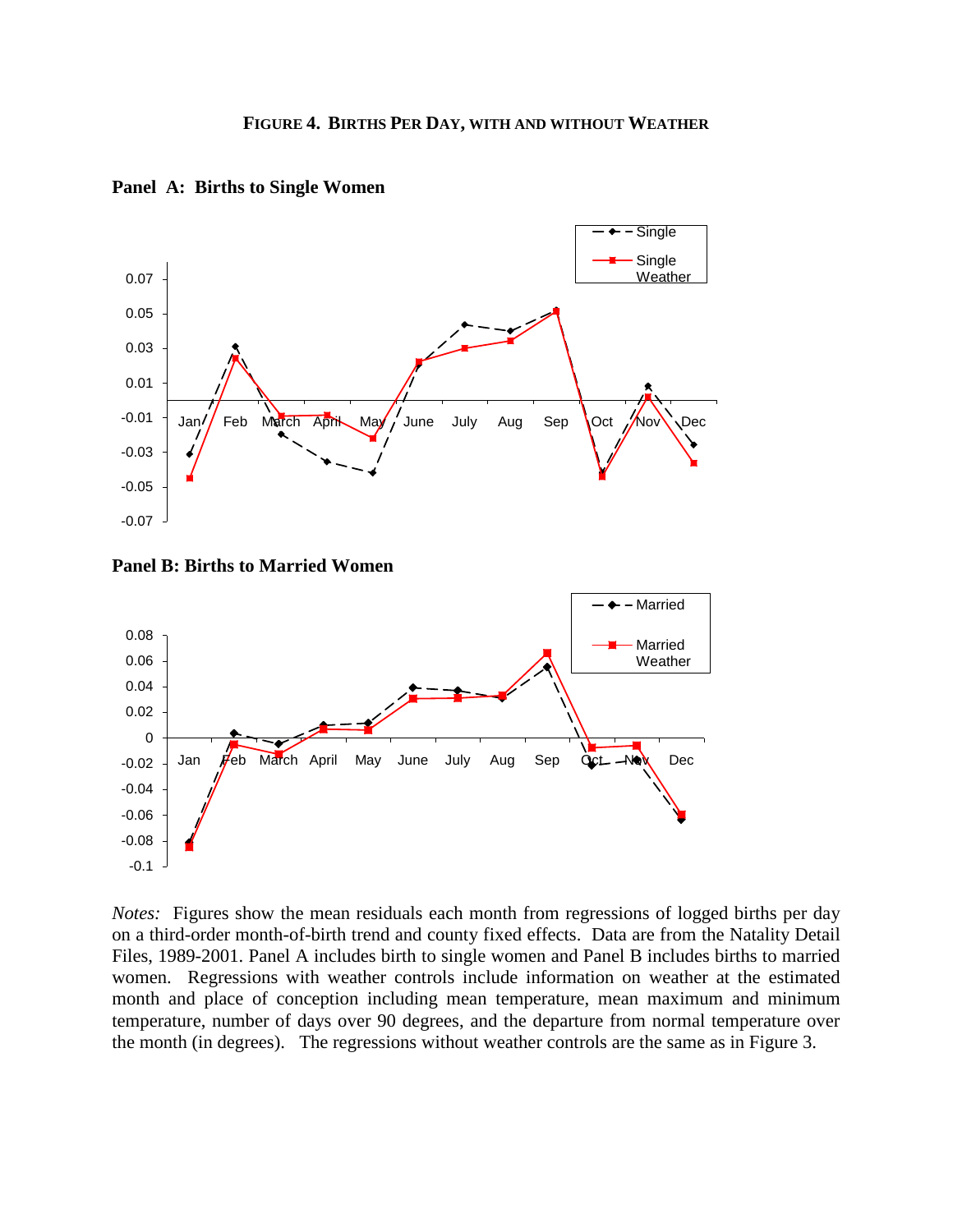|                                    | <b>Fraction of</b>  | <b>Fraction of</b> | <b>Fraction Moms</b> | <b>Fraction Moms</b> |
|------------------------------------|---------------------|--------------------|----------------------|----------------------|
|                                    | <b>Moms Married</b> | <b>Moms White</b>  | w/HS Degree          | <b>Teenagers</b>     |
| February                           | 0.0070              | 0.0060             | 0.0073               | $-0.0024$            |
|                                    | [0.0001]            | [0.0001]           | [0.0001]             | [0.000]              |
| March                              | 0.0155              | 0.0127             | 0.0122               | $-0.0045$            |
|                                    | [0.0001]            | [0.0001]           | [0.0001]             | [0.000]              |
| April                              | 0.0219              | 0.0181             | 0.0163               | $-0.0074$            |
|                                    | [0.0001]            | [0.0001]           | [0.0001]             | [0.000]              |
| May                                | 0.0250              | 0.0189             | 0.0195               | $-0.0107$            |
|                                    | [0.0001]            | [0.0001]           | [0.0001]             | [0.000]              |
| June                               | 0.0185              | 0.0153             | 0.0174               | $-0.0093$            |
|                                    | [0.0001]            | [0.0001]           | [0.0001]             | [0.000]              |
| July                               | 0.0109              | 0.0102             | 0.0103               | $-0.0053$            |
|                                    | [0.0001]            | [0.0001]           | [0.0001]             | [0.000]              |
| August                             | 0.0102              | 0.0096             | 0.0068               | $-0.0043$            |
|                                    | [0.0001]            | [0.0001]           | [0.0001]             | [0.000]              |
| September                          | 0.0154              | 0.0103             | 0.0088               | $-0.0050$            |
|                                    | [0.0001]            | [0.0001]           | [0.0001]             | [0.000]              |
| October                            | 0.0154              | 0.0098             | 0.0055               | $-0.0054$            |
|                                    | [0.0001]            | [0.0001]           | [0.0001]             | [0.000]              |
| November                           | 0.0103              | 0.0050             | 0.0032               | $-0.0035$            |
|                                    | [0.0001]            | [0.0001]           | [0.0001]             | [0.000]              |
| December                           | 0.0056              | 0.0021             | 0.0025               | $-0.0011$            |
|                                    | [0.0001]            | [0.0001]           | [0.0001]             | [0.000]              |
| Constant                           | 0.7280              | 0.7818             | 0.7666               | 0.1331               |
|                                    | [0.0001]            | [0.0001]           | [0.0001]             | [0.000]              |
| <b>F-stat for Month</b><br>Dummies | 20,172.35           | 6,001.24           | 17,363.73            | 22,390.43            |
| Observations                       | 52,041,054          | 52,041,054         | 50,660,895           | 52,041,054           |

**TABLE 1. MOTHER'S CHARACTERISTICS BY MONTH: NATALITY FILES, 1989-2001**

*Notes:* Robust standard errors in brackets. Each column is a separate regression, where the data were collapsed into county-month-year cells. The data were then weighted by cell size; the total number of observations is shown in the table. The omitted month is January. All regressions include third-order polynomials for birth-month trends. The F statistic tests whether the coefficients for all of the moth dummies are jointly zero; the 1% critical value for the F-test is 2.25.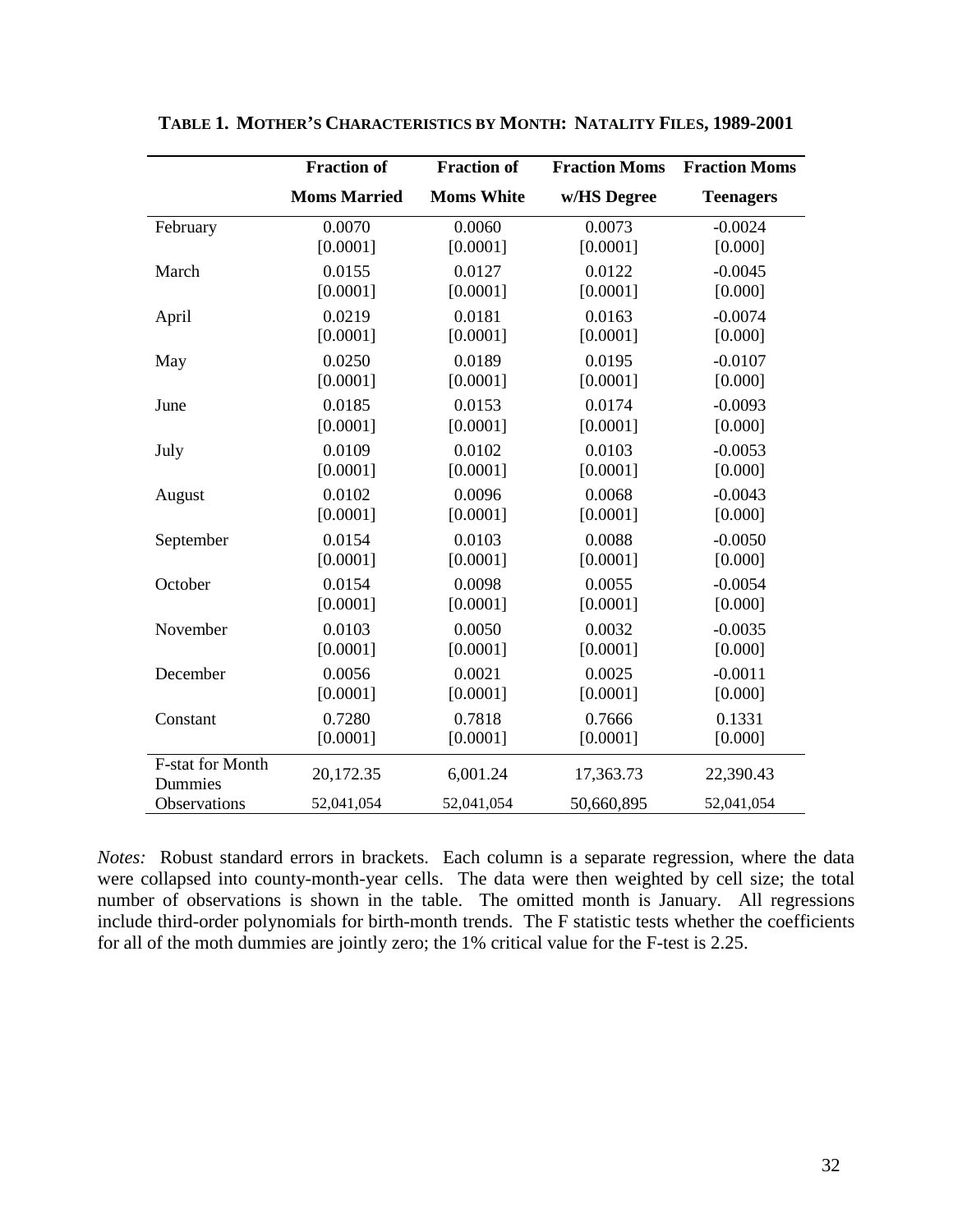|                             | <b>Fraction of</b>  | <b>Fraction of</b> | <b>Fraction Moms</b> | <b>Fraction Moms</b> |
|-----------------------------|---------------------|--------------------|----------------------|----------------------|
|                             | <b>Moms Married</b> | <b>Moms White</b>  | w/HS Degree          | <b>Teenagers</b>     |
| February                    | 0.0060              | 0.0045             | 0.0058               | $-0.0019$            |
|                             | [0.0004]            | [0.0004]           | [0.0008]             | [0.0002]             |
| March                       | 0.0133              | 0.0097             | 0.0098               | $-0.0034$            |
|                             | [0.0008]            | [0.0007]           | [0.0007]             | [0.0003]             |
| April                       | 0.0186              | 0.0137             | 0.0130               | $-0.0058$            |
|                             | [0.0009]            | [0.0010]           | [0.0006]             | [0.0003]             |
| May                         | 0.0216              | 0.0143             | 0.0160               | $-0.0091$            |
|                             | [0.0009]            | [0.0010]           | [0.0006]             | [0.0003]             |
| June                        | 0.0160              | 0.0115             | 0.0148               | $-0.0082$            |
|                             | [0.0009]            | [0.0007]           | [0.0006]             | [0.0004]             |
| July                        | 0.0095              | 0.0075             | 0.0089               | $-0.0048$            |
|                             | [0.0007]            | [0.0005]           | [0.0005]             | [0.0003]             |
| August                      | 0.0089              | 0.0070             | 0.0064               | $-0.0041$            |
|                             | [0.0007]            | [0.0005]           | [0.0005]             | [0.0003]             |
| September                   | 0.0141              | 0.0079             | 0.0087               | $-0.0048$            |
|                             | [0.0008]            | [0.0006]           | [0.0006]             | [0.0003]             |
| October                     | 0.0143              | 0.0078             | 0.0056               | $-0.0051$            |
|                             | [0.0007]            | [0.0006]           | [0.0006]             | [0.0003]             |
| November                    | 0.0097              | 0.0040             | 0.0038               | $-0.0035$            |
|                             | [0.0006]            | [0.0005]           | [0.0007]             | [0.0003]             |
| December                    | 0.0055              | 0.0017             | 0.0032               | $-0.0014$            |
|                             | [0.0005]            | [0.0004]           | [0.0006]             | [0.0003]             |
| Constant                    | 0.7334              | 0.7887             | 0.7672               | 0.1321               |
|                             | [0.0019]            | [0.0020]           | [0.0023]             | [0.0008]             |
| F-stat for Month<br>Dummies | 101.50              | 31.09              | 128.59               | 93.98                |
| Observations                | 52,041,054          | 52,041,054         | 50,660,895           | 52,041,054           |

# **TABLE 2. MOTHER'S CHARACTERISTICS BY MONTH, WITH COUNTY FIXED EFFECTS: NATALITY FILES, 1989-2001**

*Notes:* Robust standard errors in brackets. Each column is a separate regression, where the data were collapsed into county-month-year cells. The data were then weighted by cell size; the number of observations is shown in the table. The omitted month is January. All regressions include thirdorder polynomials for birth-month trends. Regressions also include county-specific fixed effects, where counties are identified by the FIPS code in the birth certificate data for counties over 100,000 in population. Individuals living in smaller counties are aggregated by state; omitting these individuals does not significantly change the results. The F statistic tests whether the coefficients for all of the moth dummies are jointly zero; the 1% critical value for the F-test is 2.25.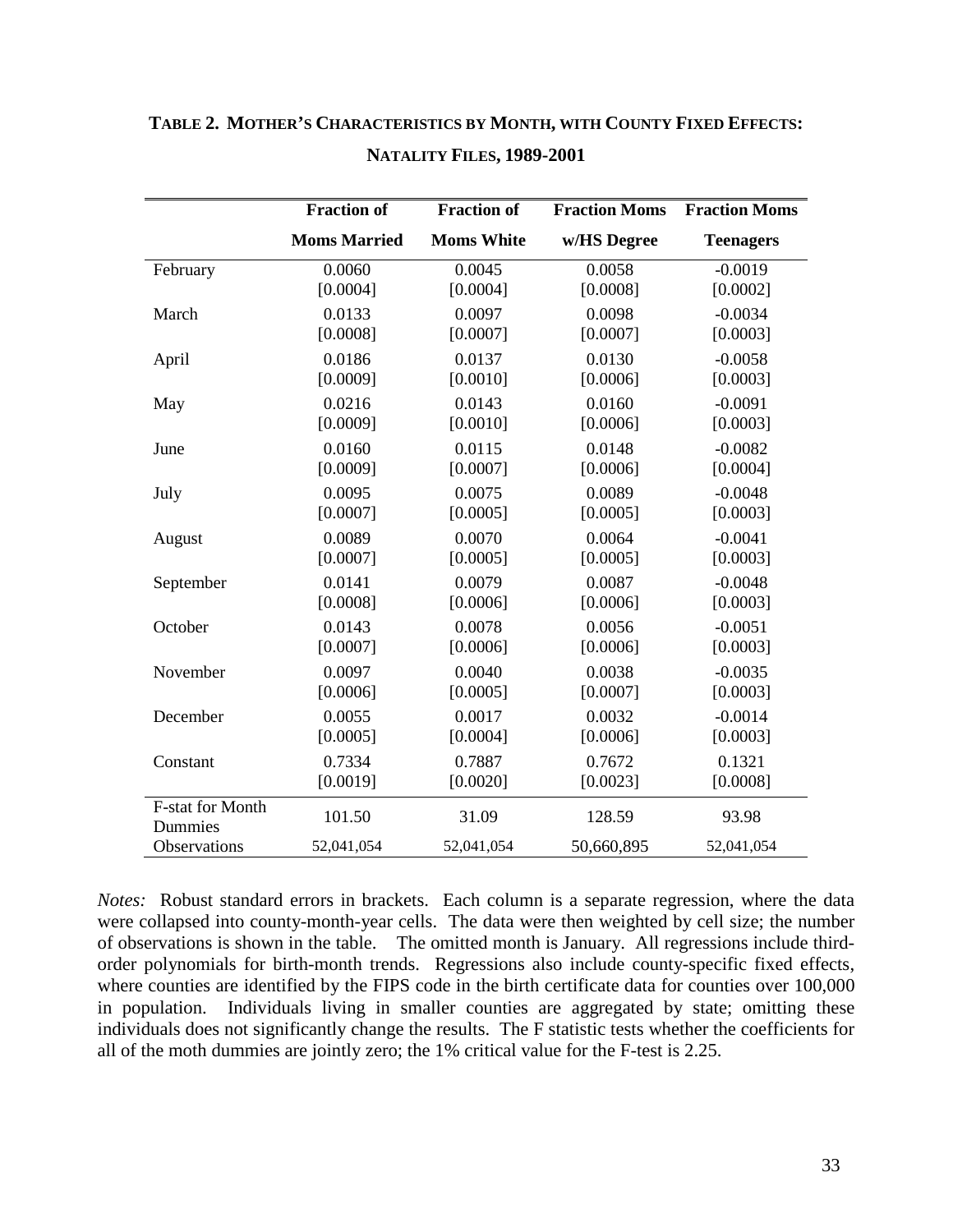|                                 | <b>Birth</b>   | <b>Low Birth</b> | <b>Apgar</b>   | <b>Birth</b> | <b>Low Birth</b> | <b>Apgar</b> |
|---------------------------------|----------------|------------------|----------------|--------------|------------------|--------------|
|                                 | Weight         | Weight           | <b>Score</b>   | Weight       | Weight           | <b>Score</b> |
| February                        | 12.2982        | $-0.0006$        | 0.0016         | 11.5978      | $-0.0032$        | 0.0020       |
|                                 | [0.4240]       | [0.0001]         | [0.0006]       | [0.5036]     | [0.0002]         | [0.0007]     |
| March                           | 19.0584        | $-0.0005$        | 0.0006         | 17.4826      | $-0.0046$        | 0.0010       |
|                                 | [0.4135]       | [0.0001]         | [0.0006]       | [0.5713]     | [0.0002]         | [0.0006]     |
| April                           | 23.3403        | $-0.0001$        | $-0.0019$      | 21.1374      | $-0.0041$        | $-0.0013$    |
|                                 | [0.4197]       | [0.0001]         | [0.0006]       | [0.6886]     | [0.0003]         | [0.0007]     |
| May                             | 20.4308        | $-0.0001$        | 0.0009         | 18.1620      | $-0.0031$        | 0.0013       |
|                                 | [0.4151]       | [0.0001]         | [0.0006]       | [0.8052]     | [0.0003]         | [0.0008]     |
| June                            | 12.768         | $-0.0004$        | 0.0021         | 11.0367      | $-0.0014$        | 0.0023       |
|                                 | [0.4167]       | [0.0001]         | [0.0006]       | [0.9058]     | [0.0003]         | [0.0008]     |
| July                            | 7.7108         | $-0.0005$        | 0.0027         | 6.7346       | $-0.0017$        | 0.0027       |
|                                 | [0.4097]       | [0.0001]         | [0.0006]       | [0.7772]     | [0.0003]         | [0.0007]     |
| August                          | 9.0698         | $-0.0006$        | 0.0030         | 8.2412       | $-0.0027$        | 0.0028       |
|                                 | [0.4084]       | [0.0001]         | [0.0006]       | [0.7199]     | [0.0003]         | [0.0007]     |
| September                       | 13.3838        | $-0.0011$        | 0.0062         | 12.5370      | $-0.0048$        | 0.0060       |
|                                 | [0.4100]       | [0.0001]         | [0.0006]       | [0.6357]     | [0.0002]         | [0.0008]     |
| October                         | 8.1768         | $-0.0001$        | 0.0013         | 7.4711       | $-0.0018$        | 0.0010       |
|                                 | [0.4145]       | [0.0001]         | [0.0006]       | [0.6813]     | [0.0002]         | [0.0008]     |
| November                        | 7.8571         | $-0.0004$        | 0.0016         | 7.5598       | $-0.0018$        | 0.0013       |
|                                 | [0.4208]       | [0.0001]         | [0.0006]       | [0.5983]     | [0.0002]         | [0.0007]     |
| December                        | $-0.8636$      | $-0.0005$        | 0.0027         | $-0.8519$    | $-0.0005$        | 0.0026       |
|                                 | [0.4169]       | [0.0001]         | [0.0006]       | [0.5241]     | [0.0002]         | [0.0007]     |
| Constant                        | 3333.704       | 0.0337           | 8.9658         | 335.6042     | 0.0722           | 8.9653       |
|                                 | [0.4358]       | [0.0001]         | [0.0007]       | [1.1911]     | [0.0004]         | [0.0045]     |
| <b>County Fixed</b><br>Effects? | N <sub>o</sub> | N <sub>o</sub>   | N <sub>o</sub> | Yes          | Yes              | Yes          |
| F-stat for<br>Month<br>Dummies  | 643.78         | 167.16           | 20.52          | 226.73       | 85.56            | 11.29        |
| Observations                    | 51,981,365     | 51,981,365       | 40,0793,32     | 51,981,365   | 51,981,365       | 40,079,332   |

**TABLE 3. INFANT HEALTH OUTCOMES BY BIRTH MONTH: NATALITY FILES, 1989-2001**

*Notes:* Robust standard errors in brackets. Birth weight is measured in grams, low birth weight is defined as <2500 grams, and the Apgar score is a five-minute Apgar score. Each column is a separate regression, where the data were collapsed into county-month-year cells. The data were then weighted by cell size; the number of observations is shown in the table. The omitted month is January. All regressions include third-order polynomials for birth-month trends. The last three regressions also include county-specific fixed effects, where counties are identified by the FIPS code in the birth certificate data for counties over 100,000 in population. Individuals living in smaller counties are aggregated by state; omitting these individuals does not significantly change the results. The 1% critical value for the F-test is 2.25.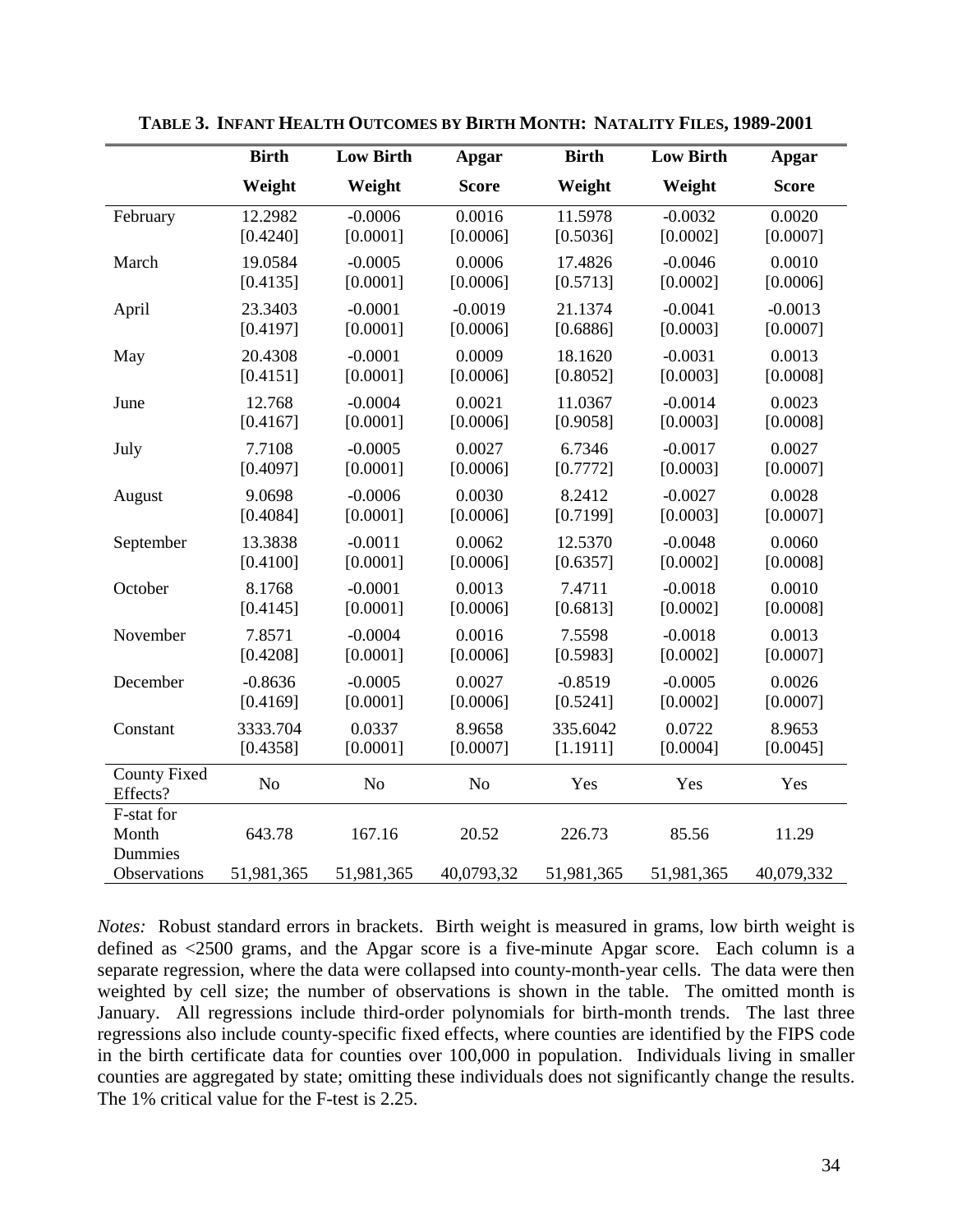| TABLE 4. SEASON OF BIRTH AND FAMILY BACKGROUND: RESULTS FROM THE CENSUS |  |
|-------------------------------------------------------------------------|--|
|-------------------------------------------------------------------------|--|

| ance A. Regression on Dunnity for tributer having a fligh school Degree |             |             |             |
|-------------------------------------------------------------------------|-------------|-------------|-------------|
|                                                                         | 1960 Census | 1970 Census | 1980 Census |
| <b>Second Birth Quarter</b>                                             | 0.0098      | 0.0126      | 0.0101      |
|                                                                         | [0.0019]    | [0.0007]    | [0.0008]    |
| Third Birth Quarter                                                     | $-0.0024$   | 0.0025      | 0.0001      |
|                                                                         | [0.0018]    | [0.0007]    | [0.0008]    |
| Fourth Birth Quarter                                                    | 0.0002      | 0.0045      | 0.0003      |
|                                                                         | [0.0019]    | [0.0007]    | [0.0008]    |
| Mean of Dep. Var.                                                       | 0.513       | 0.619       | 0.731       |

**Panel A: Regression on Dummy for Mother having a High School Degree**

#### **Panel B: Regression on Dummy for having a Married Mother**

|                      | 1960 Census | 1970 Census | 1980 Census |
|----------------------|-------------|-------------|-------------|
| Second Birth Quarter | 0.0023      | 0.0048      | 0.0068      |
|                      | [0.0011]    | [0.0005]    | [0.0007]    |
| Third Birth Quarter  | 0.0003      | 0.0024      | 0.0028      |
|                      | [0.0010]    | [0.0005]    | [0.0007]    |
| Fourth Birth Quarter | 0.0006      | 0.0032      | 0.0036      |
|                      | [0.0023]    | [0.0005]    | [0.0007]    |
| Mean of Dep. Var.    | 0.916       | 0.873       | 0.815       |

# **Panel C: Regression on Dummy for White**

|                             | 1960 Census | 1970 Census | 1980 Census |
|-----------------------------|-------------|-------------|-------------|
| <b>Second Birth Quarter</b> | 0.0064      | 0.0083      | 0.0092      |
|                             | [0.0013]    | [0.0005]    | [0.0007]    |
| Third Birth Quarter         | 0.0032      | 0.0018      | 0.0007      |
|                             | [0.0012]    | [0.0005]    | [0.0006]    |
| Fourth Birth Quarter        | 0.0037      | 0.0048      | 0.0018      |
|                             | [0.0012]    | [0.0005]    | [0.0007]    |
| Mean of Dep. Var.           | 0.876       | 0.858       | 0.827       |

# **Panel D: Regression on Dummy for Living in an Impoverished Household**

| $\epsilon$                  | $\sim$      |             |             |
|-----------------------------|-------------|-------------|-------------|
|                             | 1960 Census | 1970 Census | 1980 Census |
| <b>Second Birth Quarter</b> | $-0.0101$   | $-0.0058$   | $-0.0058$   |
|                             | [0.0017]    | [0.0005]    | [0.0006]    |
| Third Birth Quarter         | $-0.0049$   | $-0.0019$   | $-0.0005$   |
|                             | [0.0016]    | [0.0005]    | [0.0006]    |
| Fourth Birth Quarter        | $-0.0069$   | $-0.0041$   | $-0.0028$   |
|                             | [0.0016]    | [0.0005]    | [0.0006]    |
| Mean of Dep. Var.           | 0.257       | 0.156       | 0.162       |

*Notes:* Robust standard errors in brackets. In each panel, each column is a separate linearprobability regression. The sample for each census year includes all children ages 16 and under living with their biological mother. There are 578,773 observations in 1960; 3,674,887 obs. in 1970; and 2,766,118 obs. in 1980. All regressions include third-order polynomials for birthquarter trends. For all regressions except the first regression in Panel A, a Wald test that the quarter-of-birth coefficients jointly equal zero can be rejected at the one-percent level (see text).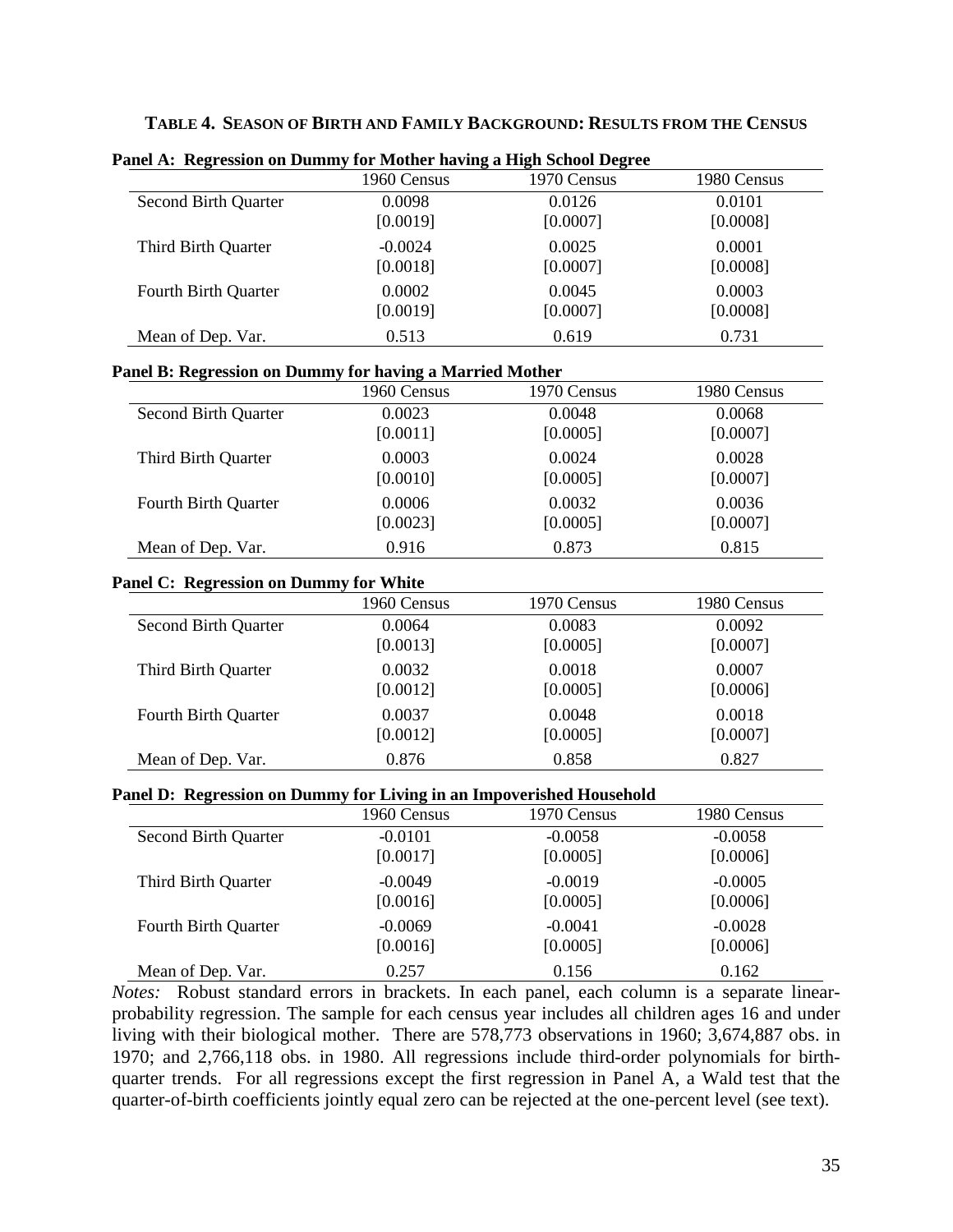|                                                           |                  | <b>Years of Schooling</b> |                     | <b>Percent Dropouts</b> |                  | <b>Wages, Logged</b> |                  | <b>Wages, in Levels</b> |
|-----------------------------------------------------------|------------------|---------------------------|---------------------|-------------------------|------------------|----------------------|------------------|-------------------------|
| <b>Second Birth Quarter</b>                               | 0.048<br>[0.013] | 0.031<br>[0.011]          | $-0.299$<br>[0.117] | $-0.165$<br>[0.107]     | 0.004<br>[0.004] | 0.001<br>[0.003]     | 0.95<br>[1.070]  | $-0.017$<br>[0.984]     |
| Third Birth Quarter                                       | 0.067<br>[0.012] | 0.053<br>[0.010]          | $-0.92$<br>[0.112]  | $-0.799$<br>[0.103]     | 0.011<br>[0.004] | 0.008<br>[0.003]     | 3.399<br>[1.093] | 2.451<br>[0.994]        |
| Fourth Birth Quarter                                      | 0.062<br>[0.012] | 0.032<br>[0.010]          | $-0.837$<br>[0.119] | $-0.595$<br>[0.109]     | 0.009<br>[0.004] | 0.004<br>[0.003]     | 2.562<br>[1.056] | 0.594<br>[0.973]        |
| Wald Test that Birth-Quarter<br>Coefficients Are the Same |                  | $\chi^2$ [3] = 31.91      |                     | $\chi^2$ [3] = 32.85    |                  | $\chi^2$ [3] = 40.31 |                  | $\chi^2$ [3] = 30.06    |
| Family Characteristics?                                   | No               | Yes                       | N <sub>0</sub>      | Yes                     | N <sub>o</sub>   | Yes                  | N <sub>o</sub>   | Yes                     |
| R-Squared                                                 | 0.904            | 0.92                      | 0.887               | 0.899                   | 0.949            | 0.952                | 0.929            | 0.935                   |
| Age Controls?                                             | Yes              | Yes                       | Yes                 | Yes                     | Yes              | Yes                  | Yes              | Yes                     |
| <b>State Dummies?</b>                                     | Yes              | Yes                       | Yes                 | Yes                     | Yes              | Yes                  | Yes              | Yes                     |
| <b>Year Dummies?</b>                                      | Yes              | Yes                       | Yes                 | Yes                     | Yes              | Yes                  | Yes              | Yes                     |
| Weights?                                                  | Yes              | Yes                       | Yes                 | Yes                     | Yes              | Yes                  | Yes              | Yes                     |

**TABLE 5. MATERNAL CHARACTERISTICS AND EDUCATION AND WAGE OUTCOMES: RESULTS FROM THE CENSUS**

*Notes:* Robust standard errors in brackets. Regressions come from cohorts of males born between 1944 and 1960. Cells are defined by state of birth, year of birth, and quarter of birth. For all cases, the Wald test that birth-quarter coefficients are equal can be rejected at the one-percent level. Family characteristics include controls for average mother's education, fraction of mothers without a highschool degree, average mother's age at birth, fraction of mother's giving birth as teenagers, fraction of mothers working, fraction of mothers married, fraction white, and average cell family income as a percent of the poverty line. The maternal characteristics and income controls are taken from the 1960 census and outcomes are taken from the 1980 census. The education regressions weight by total individuals in a cell; the wages/earnings regressions weight by total individuals reporting positive earnings in a cell. The regressions on wages have 3,463 cells totaling 1,295,279 individuals; the regressions on education have 3,463 cells totaling 1,459,473 individuals. Wages are pre-tax wage and salary income over weeks worked. Logged wages reports the log of average wages in the cell; using the average of logged wages produces qualitatively similar estimates. The age control measures age in birth quarters.